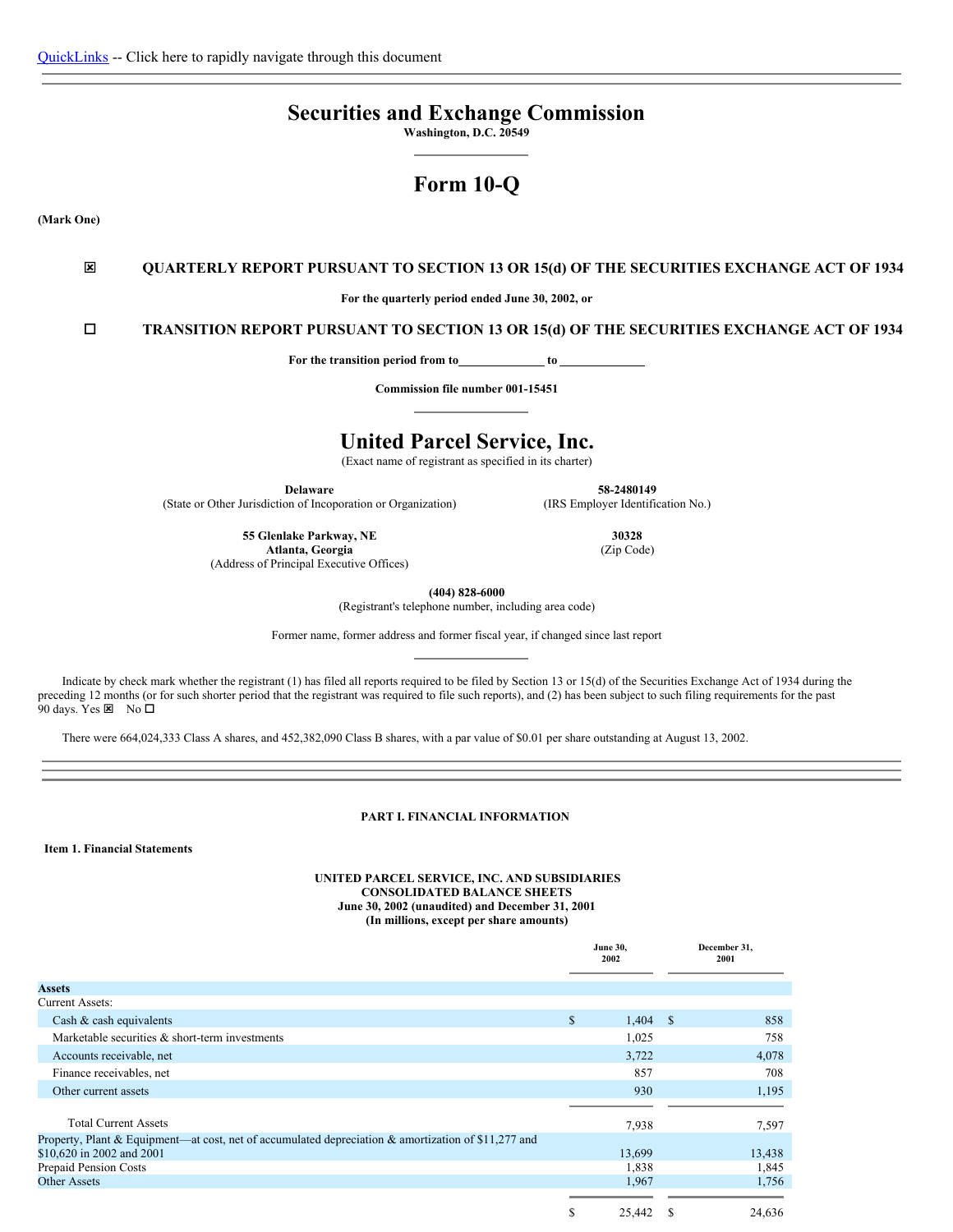| <b>Liabilities &amp; Shareowners' Equity</b>                                                                                                                                          |               |                |                    |        |
|---------------------------------------------------------------------------------------------------------------------------------------------------------------------------------------|---------------|----------------|--------------------|--------|
| Current Liabilities:                                                                                                                                                                  |               |                |                    |        |
| Current maturities of long-term debt and commerical paper                                                                                                                             | $\mathcal{S}$ | 123            | $\mathbf{\hat{s}}$ | 518    |
| Accounts payable                                                                                                                                                                      |               | 1,982          |                    | 1,899  |
| Accrued wages & withholdings                                                                                                                                                          |               | 1,672          |                    | 1,169  |
| Income taxes payable                                                                                                                                                                  |               | 139            |                    | 92     |
| Other current liabilities                                                                                                                                                             |               | 946            |                    | 1,108  |
| <b>Total Current Liabilities</b>                                                                                                                                                      |               | 4,862          |                    | 4,786  |
| Long-Term Debt                                                                                                                                                                        |               | 4,729          |                    | 4,648  |
| Accumulated Postretirement Benefit Obligation, Net                                                                                                                                    |               | 1,214          |                    | 1,130  |
| Deferred Taxes, Credits & Other Liabilities                                                                                                                                           |               | 3,959          |                    | 3,824  |
| Shareowners' Equity:                                                                                                                                                                  |               |                |                    |        |
| Preferred stock, no par value, authorized 200 shares, none issued<br>Class A common stock, par value \$.01 per share, authorized 4,600 shares, issued 713 and 772 in 2002<br>and 2001 |               | $\tau$         |                    | 8      |
| Class B common stock, par value \$.01 per share, authorized 5,600 shares, issued 405 and 349 in 2002<br>and 2001                                                                      |               | $\overline{4}$ |                    | 3      |
| Additional paid-in capital                                                                                                                                                            |               | 17             |                    | 414    |
| Retained earnings                                                                                                                                                                     |               | 10,911         |                    | 10.162 |
| Accumulated other comprehensive loss                                                                                                                                                  |               | (261)          |                    | (339)  |
| Deferred compensation arrangements                                                                                                                                                    |               | 86             |                    | 47     |
|                                                                                                                                                                                       |               |                |                    |        |
|                                                                                                                                                                                       |               | 10,764         |                    | 10,295 |
| Less: Treasury stock (1 shares in 2002 and 2001)                                                                                                                                      |               | (86)           |                    | (47)   |
|                                                                                                                                                                                       |               | 10,678         |                    | 10,248 |
|                                                                                                                                                                                       | S             | 25,442         |                    | 24,636 |
|                                                                                                                                                                                       |               |                |                    |        |

See notes to unaudited consolidated financial statements.

2

#### **UNITED PARCEL SERVICE, INC. AND SUBSIDIARIES STATEMENTS OF CONSOLIDATED INCOME Three and Six Months Ended June 30, 2002 and 2001 (In millions, except per share amounts) (unaudited)**

|                                                                                          | <b>Three Months Ended</b><br><b>June 30,</b> |       |              |       |               | <b>Six Months Ended</b><br><b>June 30,</b> |               |              |  |  |
|------------------------------------------------------------------------------------------|----------------------------------------------|-------|--------------|-------|---------------|--------------------------------------------|---------------|--------------|--|--|
|                                                                                          |                                              | 2002  |              | 2001  |               | 2002                                       |               | 2001         |  |  |
| Revenue                                                                                  | S                                            | 7,682 | $\mathbb{S}$ | 7,491 | <sup>\$</sup> | 15,261                                     | $\mathcal{S}$ | 14,926       |  |  |
| <b>Operating Expenses:</b>                                                               |                                              |       |              |       |               |                                            |               |              |  |  |
| Compensation and benefits                                                                |                                              | 4,435 |              | 4,269 |               | 8,884                                      |               | 8,520        |  |  |
| Other                                                                                    |                                              | 2,219 |              | 2,181 |               | 4,402                                      |               | 4,421        |  |  |
|                                                                                          |                                              | 6,654 |              | 6,450 |               | 13,286                                     |               | 12,941       |  |  |
| <b>Operating Profit</b>                                                                  |                                              | 1,028 |              | 1,041 |               | 1,975                                      |               | 1,985        |  |  |
| Other Income and (Expense):                                                              |                                              |       |              |       |               |                                            |               |              |  |  |
| Investment income                                                                        |                                              | 12    |              | 39    |               | 24                                         |               | 92           |  |  |
| Interest expense                                                                         |                                              | (48)  |              | (47)  |               | (91)                                       |               | (91)         |  |  |
|                                                                                          |                                              | (36)  |              | (8)   |               | (67)                                       |               | $\mathbf{1}$ |  |  |
| Income Before Income Taxes And Cumulative Effect of Change In Accounting                 |                                              |       |              |       |               |                                            |               |              |  |  |
| Principle                                                                                |                                              | 992   |              | 1,033 |               | 1,908                                      |               | 1,986        |  |  |
| <b>Income Taxes</b>                                                                      |                                              | 381   |              | 403   |               | 734                                        |               | 774          |  |  |
| Income Before Cumulative Effect of Change In Accounting Principle                        |                                              | 611   |              | 630   |               | 1,174                                      |               | 1,212        |  |  |
| Cumulative Effect of Change In The Method Of Accounting For Derivatives, Net of<br>Taxes |                                              |       |              |       |               |                                            |               | (26)         |  |  |
| Net Income                                                                               | $\mathbf S$                                  | 611   | $\mathbb{S}$ | 630   | <sup>\$</sup> | 1,174                                      | <sup>\$</sup> | 1,186        |  |  |
| Basic Earnings Per Share Before Cumulative Effect Of Change In Accounting Principle      | \$                                           | 0.55  | \$           | 0.56  | <sup>\$</sup> | 1.05                                       | <sup>\$</sup> | 1.07         |  |  |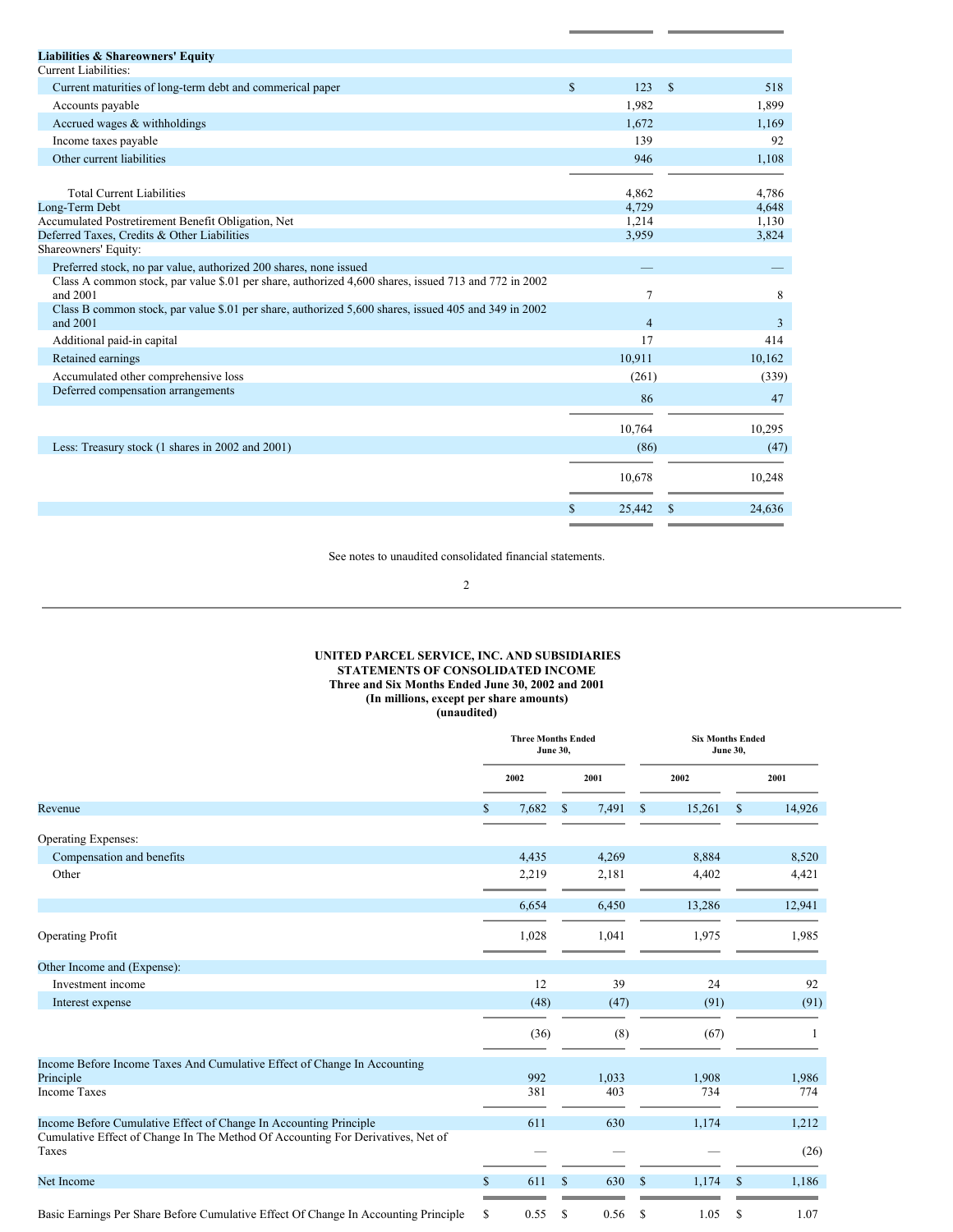| Basic Earnings Per Share                                                                 | 0.55            | 0.56 | 1.05 | 1.05 |
|------------------------------------------------------------------------------------------|-----------------|------|------|------|
|                                                                                          |                 |      |      |      |
| Diluted Earnings Per Share Before Cumulative Effect Of Change In Accounting<br>Principle | $0.54 \quad$ \$ | 0.55 | 1.04 | 1.06 |
|                                                                                          |                 |      |      |      |
| Diluted Earnings Per Share                                                               | 0.54            | 0.55 | 1.04 | 1.03 |
|                                                                                          |                 |      |      |      |

See notes to unaudited consolidated financial statements.

3

#### **UNITED PARCEL SERVICE, INC. AND SUBSIDIARIES CONSOLIDATED STATEMENT OF SHAREOWNERS' EQUITY Six Months Ended June 30, 2002 (In millions, except per share amounts) (unaudited)**

|                                                                  | <b>Class A</b><br><b>Common Stock</b> |             |               | Class B<br><b>Common Stock</b> | <b>Additional</b>  |                                 | Accumulated<br>Other  | <b>Deferred</b>                     |               | <b>Treasury Stock</b> | <b>Total</b>           |
|------------------------------------------------------------------|---------------------------------------|-------------|---------------|--------------------------------|--------------------|---------------------------------|-----------------------|-------------------------------------|---------------|-----------------------|------------------------|
|                                                                  | <b>Shares</b>                         | Amount      | <b>Shares</b> | Amount                         | Paid-In<br>Capital | Retained<br><b>Earnings</b>     | Comprehensive<br>Loss | Compensation<br><b>Arrangements</b> | <b>Shares</b> | Amount                | Shareowners'<br>Equity |
| Balance, January 1, 2002                                         | 772 \$                                | $\,$ 8 $\,$ | 349           | $\mathbb{S}$                   | 3S                 | 414 \$ 10,162 \$                | $(339)$ \$            | 47                                  | $(1)$ \$      | $(47)$ \$             | 10,248                 |
| Comprehensive income:                                            |                                       |             |               |                                |                    |                                 |                       |                                     |               |                       |                        |
| Net income                                                       |                                       |             |               |                                |                    | 1,174                           |                       |                                     |               |                       | 1,174                  |
| Foreign currency adjustments                                     |                                       |             |               |                                |                    |                                 | 60                    |                                     |               |                       | 60                     |
| Unrealized gain (loss) on<br>marketable securities               |                                       |             |               |                                |                    |                                 | (7)                   |                                     |               |                       | (7)                    |
| Unrealized gain (loss) on cash<br>flow hedges                    |                                       |             |               |                                |                    |                                 | 25                    |                                     |               |                       | 25                     |
| Comprehensive income:                                            |                                       |             |               |                                |                    |                                 |                       |                                     |               |                       | 1,252                  |
|                                                                  |                                       |             |               |                                |                    |                                 |                       |                                     |               |                       |                        |
| Dividends (\$0.38 per share)                                     |                                       |             |               |                                |                    | (425)                           |                       |                                     |               |                       | (425)                  |
| Stock award plans                                                | $\overline{4}$                        |             |               |                                | 71                 | $\hspace{0.1mm}-\hspace{0.1mm}$ |                       |                                     |               |                       | 71                     |
| Common stock purchases                                           | (8)                                   |             |               |                                | (516)              |                                 |                       |                                     |               |                       | (516)                  |
| Common stock issuances                                           |                                       |             |               |                                | 48                 |                                 |                       |                                     |               |                       | 48                     |
| Common stock held for<br>deferred compensation<br>arrangements   |                                       |             |               |                                |                    |                                 |                       | 39                                  |               | (39)                  |                        |
| Conversion of Class A<br>common stock to Class B<br>common stock | (56)                                  | (1)         | 56            |                                |                    |                                 |                       |                                     |               |                       |                        |
| Balance, June 30, 2002                                           | 713 \$                                | 7           | 405 \$        |                                | $4 \text{ }$<br>17 | $10,911$ \$<br><sup>\$</sup>    | $(261)$ \$            | 86                                  | $(1)$ \$      | $(86)$ \$             | 10,678                 |

See notes to unaudited consolidated financial statements.

4

#### **UNITED PARCEL SERVICE, INC. AND SUBSIDIARIES CONSOLIDATED STATEMENTS OF CASH FLOWS Six Months Ended June 30, 2002 and 2001 (In millions) (unaudited)**

|                                                                            |      |       | <b>Six Months Ended</b><br><b>June 30,</b> |       |  |  |
|----------------------------------------------------------------------------|------|-------|--------------------------------------------|-------|--|--|
|                                                                            | 2002 |       |                                            | 2001  |  |  |
| Cash flows from operating activities:                                      |      |       |                                            |       |  |  |
| Net income                                                                 |      | 1,174 | -S                                         | 1,186 |  |  |
| Adjustments to reconcile net income to net cash from operating activities: |      |       |                                            |       |  |  |
| Depreciation and amortization                                              |      | 713   |                                            | 656   |  |  |
| Postretirement benefits                                                    |      | 84    |                                            | 67    |  |  |
| Deferred taxes, credits and other                                          |      | 69    |                                            | 111   |  |  |
| Stock award plans                                                          |      | 257   |                                            | 282   |  |  |
| Changes in assets and liabilities, net of effect of acquisitions:          |      |       |                                            |       |  |  |
| Accounts receivable                                                        |      | 351   |                                            | 702   |  |  |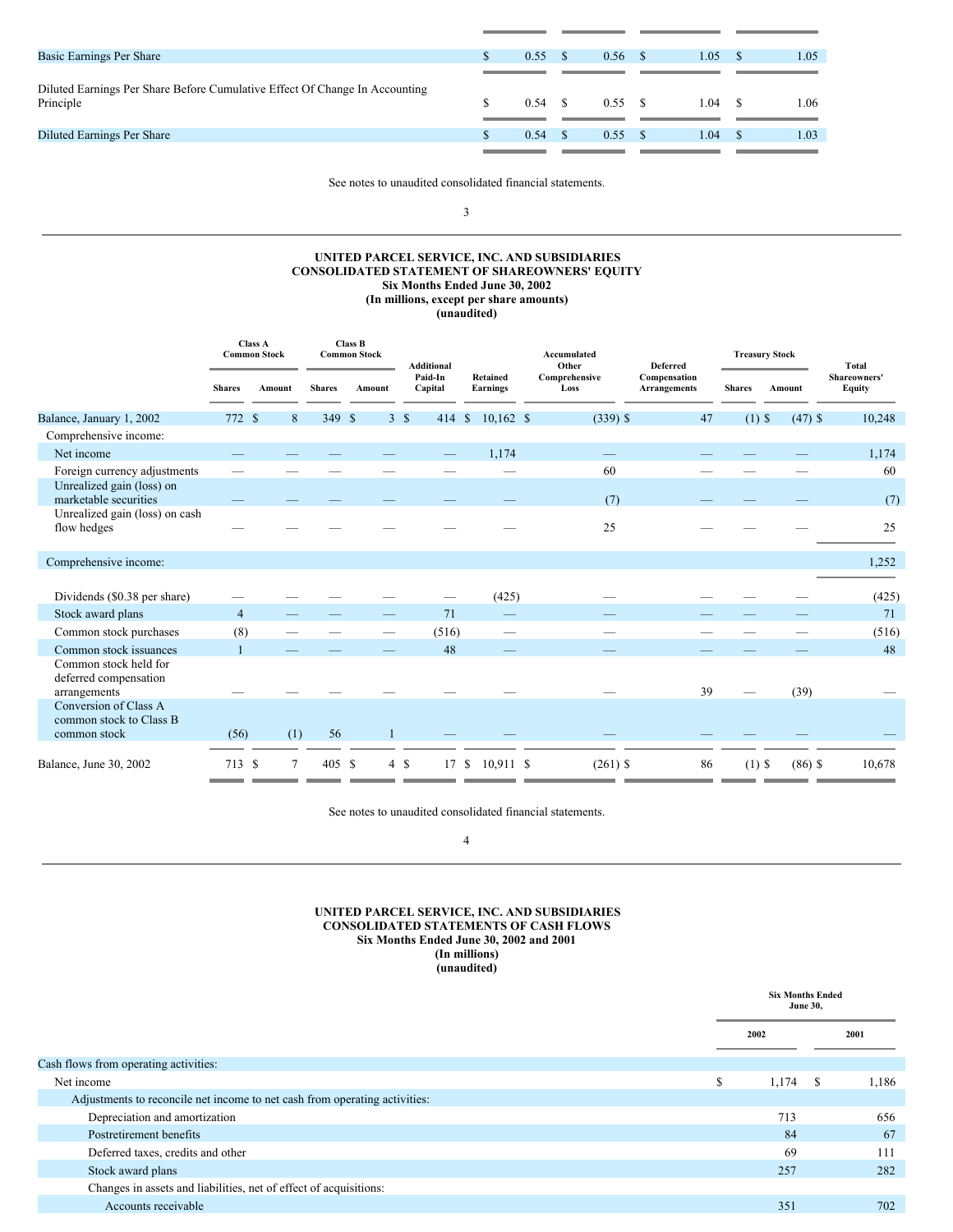| Finance receivables                                                                  | (351)                    | (131)               |
|--------------------------------------------------------------------------------------|--------------------------|---------------------|
| Other current assets                                                                 | 384                      | 323                 |
| Prepaid pension costs                                                                | $\overline{7}$           | (16)                |
| Accounts payable                                                                     | 83                       | (366)               |
| Accrued wages and withholdings                                                       | 285                      | 244                 |
| Dividends payable                                                                    | (212)                    | (192)               |
| Income taxes payable                                                                 | 136                      | 440                 |
| Other current liabilities                                                            | 42                       | (11)                |
| Net cash from operating activities                                                   | 3,022                    | 3,295               |
| Cash flows from investing activities:                                                |                          |                     |
| Capital expenditures                                                                 | (954)                    | (1,241)             |
| Disposals of property, plant and equipment                                           | 27                       | 46                  |
| Purchases of marketable securities and short-term investments                        | (1,329)                  | (2,008)             |
| Sales and maturities of marketable securities and short-term investments             | 1,041                    | 1,973               |
| Construction funds in escrow                                                         | $\overline{\phantom{0}}$ | 21                  |
| Payments for acquisitions, net of cash acquired                                      | (14)                     | (339)               |
| Other asset receipts                                                                 | (4)                      | (79)                |
|                                                                                      |                          |                     |
| Net cash used in investing activities                                                | (1,233)                  | (1,627)             |
| Cash flows from financing activities:                                                |                          |                     |
| Proceeds from borrowings                                                             | 225                      | 1,365               |
| Repayments of borrowings                                                             | (563)                    | (439)               |
| Purchases of common stock                                                            | (516)                    | (1,035)             |
| Issuances of common stock pursuant to stock awards and employee stock purchase plans | 73                       | 176                 |
| <b>Dividends</b>                                                                     | (425)                    | (430)               |
| Other transactions                                                                   | (82)                     | (69)                |
| Net cash used in financing activities                                                | (1,288)                  | (432)               |
|                                                                                      |                          |                     |
| Effect of exchange rate changes on cash                                              | 45                       | (53)                |
|                                                                                      | 546                      |                     |
| Net increase in cash and cash equivalents<br>Cash and cash equivalents:              |                          | 1,183               |
| Beginning of period                                                                  | 858                      | 879                 |
|                                                                                      |                          |                     |
| End of period                                                                        | 1,404<br>S               | \$<br>2,062         |
|                                                                                      |                          |                     |
| Cash paid during the period for:                                                     |                          |                     |
| Interest (net of amount capitalized)                                                 | S<br>94                  | $\mathbb{S}$<br>77  |
| Income taxes                                                                         | $\mathbb{S}$<br>649      | $\mathbb{S}$<br>220 |
|                                                                                      |                          |                     |

See notes to unaudited consolidated financial statements.

<span id="page-3-0"></span>5

### **UNITED PARCEL SERVICE, INC. AND SUBSIDIARIES**

### **NOTES TO UNAUDITED CONSOLIDATED FINANCIAL STATEMENTS**

1. For interim consolidated financial statement purposes, we compute our tax provision on the basis of our estimated annual effective income tax rate, and provide for accruals under our various employee benefit plans for each three month period based on one quarter of the estimated annual expense.

2. In our opinion, the accompanying interim, unaudited, consolidated financial statements contain all adjustments (consisting of normal recurring accruals) necessary to present fairly our financial position as of June 30, 2002, our results of operations for the three and six months ended June 30, 2002 and 2001, and cash flows for the six months ended June 30, 2002 and 2001. The results reported in these consolidated financial statements should not be regarded as necessarily indicative of results that may be expected for the entire year. The interim financial statements should be read in conjunction with the audited consolidated financial statements and notes thereto included in our Annual Report on Form 10-K for the year ended December 31, 2001.

Certain prior period amounts have been reclassified to conform to the current period presentation.

3. The following table sets forth the computation of basic and diluted earnings per share (in millions, except per share amounts):

| <b>Three Months Ended</b><br><b>June 30,</b> |      | <b>Six Months Ended</b><br><b>June 30.</b> |      |  |  |  |  |  |  |
|----------------------------------------------|------|--------------------------------------------|------|--|--|--|--|--|--|
| 2002                                         | 2001 | 2002                                       | 2001 |  |  |  |  |  |  |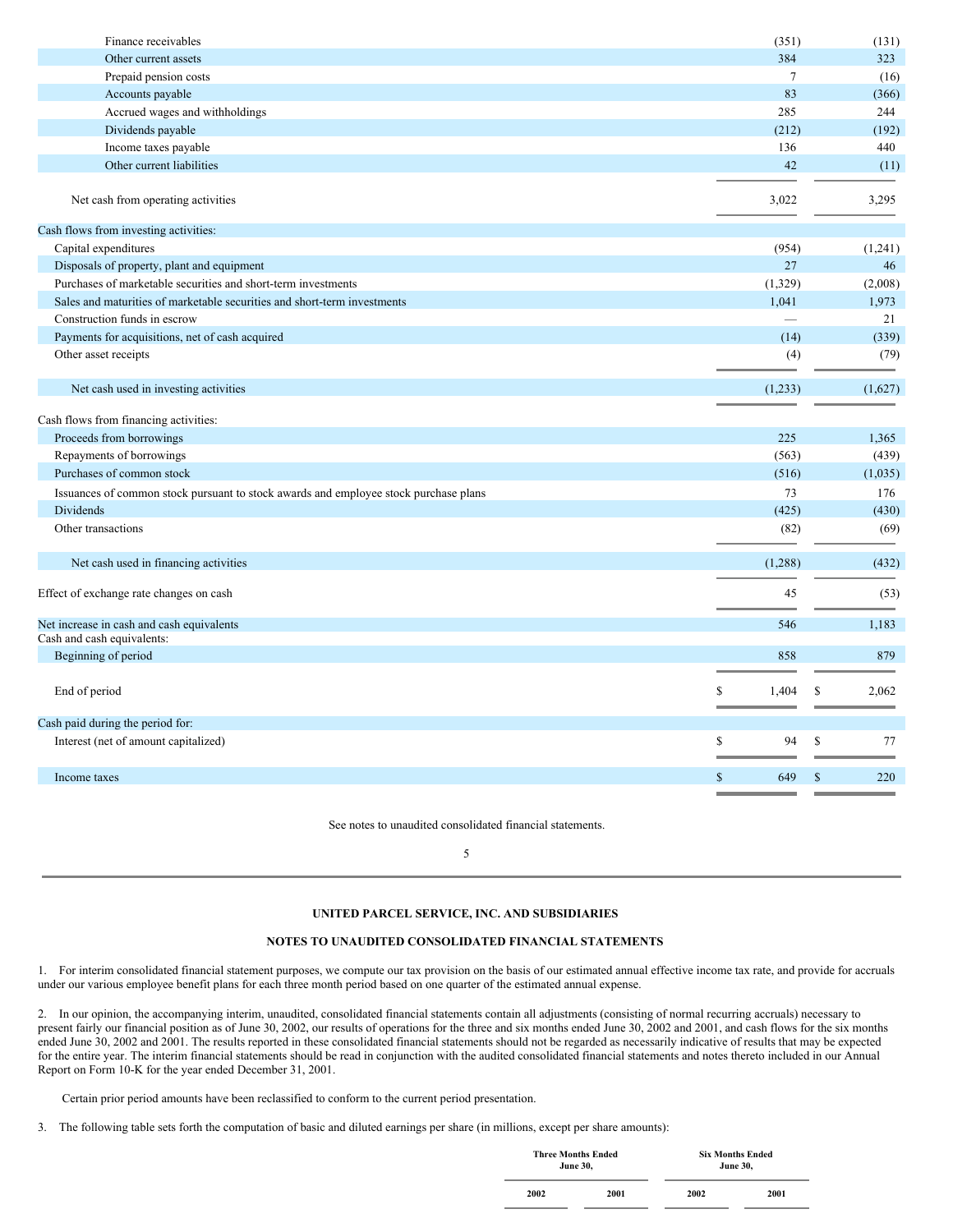| Numerator:                                          |              |                      |       |                       |             |
|-----------------------------------------------------|--------------|----------------------|-------|-----------------------|-------------|
| Numerator for basic and diluted earnings per share— |              |                      |       |                       |             |
| Net income                                          | $\mathbb{S}$ | 611<br><sup>\$</sup> | 630   | 1,174<br><sup>S</sup> | \$<br>1,186 |
|                                                     |              |                      |       |                       |             |
| Denominator:                                        |              |                      |       |                       |             |
| Weighted-average shares                             | 1,117        |                      | 1,126 | 1,117                 | 1,128       |
| Deferred compensation arrangements                  |              |                      |       |                       |             |
|                                                     |              |                      |       |                       |             |
| Denominator for basic earnings per share            | 1,118        |                      | 1,127 | 1,118                 | 1,128       |
|                                                     |              |                      |       |                       |             |
| Effect of dilutive securities:                      |              |                      |       |                       |             |
| Contingent shares—                                  |              |                      |       |                       |             |
| Management incentive awards                         |              | 5                    | 6     | 4                     |             |
| Stock option plans                                  |              | 8                    | 12    | 10                    | 14          |
|                                                     |              |                      |       |                       |             |
| Denominator for diluted earnings per share          | 1,131        |                      | 1,145 | 1,132                 | 1,147       |
|                                                     |              |                      |       |                       |             |
| Basic Earnings Per Share                            | 0.55<br>\$.  | <sup>\$</sup>        | 0.56  | 1.05<br><sup>\$</sup> | 1.05<br>S   |
|                                                     |              |                      |       |                       |             |
| Diluted Earnings Per Share                          | \$.<br>0.54  | S                    | 0.55  | \$.<br>1.04           | S.<br>1.03  |
|                                                     |              |                      |       |                       |             |

4. On August 9, 1999, the United States Tax Court held that we were liable for tax on income of Overseas Partners Ltd. ("OPL"), a Bermuda company that had reinsured excess value ("EV") package insurance purchased by our customers beginning in 1984, and that we were liable for additional tax for the 1983 and 1984 tax years. The Court held that for the 1984 tax year we were liable for taxes of \$31 million on income reported by OPL, penalties and penalty interest of \$93 million, and interest for a total after-tax exposure estimated at approximately \$246 million.

On June 20, 2001, the United States Court of Appeals for the Eleventh Circuit reversed the Tax Court's decision. On September 13, 2001, the Eleventh Circuit denied the IRS's petition to have the appeal reheard en banc. The IRS did not attempt to appeal the case to the U.S. Supreme Court and,

6

consequently, the case has been remanded to the Tax Court to consider alternative arguments raised by the parties. At this time, we do not know what the outcome of the remanded proceedings in the Tax Court will be.

The IRS has taken similar positions to those advanced in the Tax Court decision for tax years subsequent to 1984. Tax years 1985 through 1990 currently are docketed in the Tax Court, although no trial date has been set pending resolution of the case that covers the 1984 year. Further, the IRS has issued a report asserting similar positions for the 1991 through 1994 tax years, and we expect the IRS to take similar positions for tax years 1995 through 1999. Based on the Tax Court decision, we estimate that our total aftertax exposure for tax years 1984 through 1999 could be as high as \$2.353 billion.

In our second quarter 1999 financial statements, we recorded a tax assessment charge of \$1.786 billion, which included an amount for related state tax liabilities. The charge included taxes of \$915 million and interest of \$871 million. This assessment resulted in a tax benefit of \$344 million related to the interest component of the assessment. As a result, our net charge to net income for the tax assessment was \$1.442 billion, increasing our total after-tax reserve at that time with respect to these matters to \$1.672 billion. The tax benefit of deductible interest was included in income taxes in 1999; however, since none of the income on which this tax assessment is based is our income, we did not classify the tax charge as income taxes.

We determine the size of our reserve with respect to these matters in accordance with accounting principles generally accepted in the United States of America. In 1999, we estimated our most likely liability based on the initial Tax Court decision. In making this determination, we concluded that, based on the Tax Court decision, it was more likely that we would be required to pay taxes on income reported by OPL and interest, but that it was not probable that we would be required to pay any penalties and penalty interest. In our prior estimation, if penalties and penalty interest ultimately were determined to be payable, we would have had to record an additional charge of up to \$681 million. We currently do not know what impact the Eleventh Circuit decision and the remanded proceedings in the Tax Court ultimately will have on our recorded reserve and above estimations for this matter.

Further, as a result of the unfavorable Tax Court decision, and in order to stop the potential accrual of additional interest that might ultimately be determined to be due to the IRS, on August 31, 1999, we paid \$1.349 billion and, on August 8, 2000, we paid an additional \$91 million, to the IRS related to these matters for the 1984 through 1994 tax years. We included the profit of the EV insurance program, using the IRS's methodology for calculating these amounts, for both 1998 and 1999 in filings we made with the IRS in 1999. In February 2000, we paid \$339 million to the IRS related to these matters for the 1995 through 1997 tax years. These amounts will remain with the IRS pending further proceedings, as discussed below.

The EV program that was the subject of the Tax Court decision has been changed since September 1999. The revised arrangement should eliminate the issues considered by the Tax Court and the Eleventh Circuit related to OPL.

In May 2002, we began settlement discussions with the IRS pursuant to mediation conducted by a judge of the Tax Court. Although these settlement discussions are still in process, we and the IRS have reached a tentative basis for settlement of all outstanding tax issues related to EV package insurance. If this tentative basis for settlement becomes final, we expect to receive a refund or credit of some of the amount we previously paid to the IRS.

Many steps are required before the amount of any refund or credit associated with the EV package insurance issues is determined or before a settlement would become final. These steps will

likely take at least several months and could take substantially longer. There can be no assurance that the tentative basis for settlement will not materially change, or that it or any other settlement will be approved and finalized. If we are unable to finalize a settlement, we intend to vigorously defend the remanded proceedings in the Tax Court.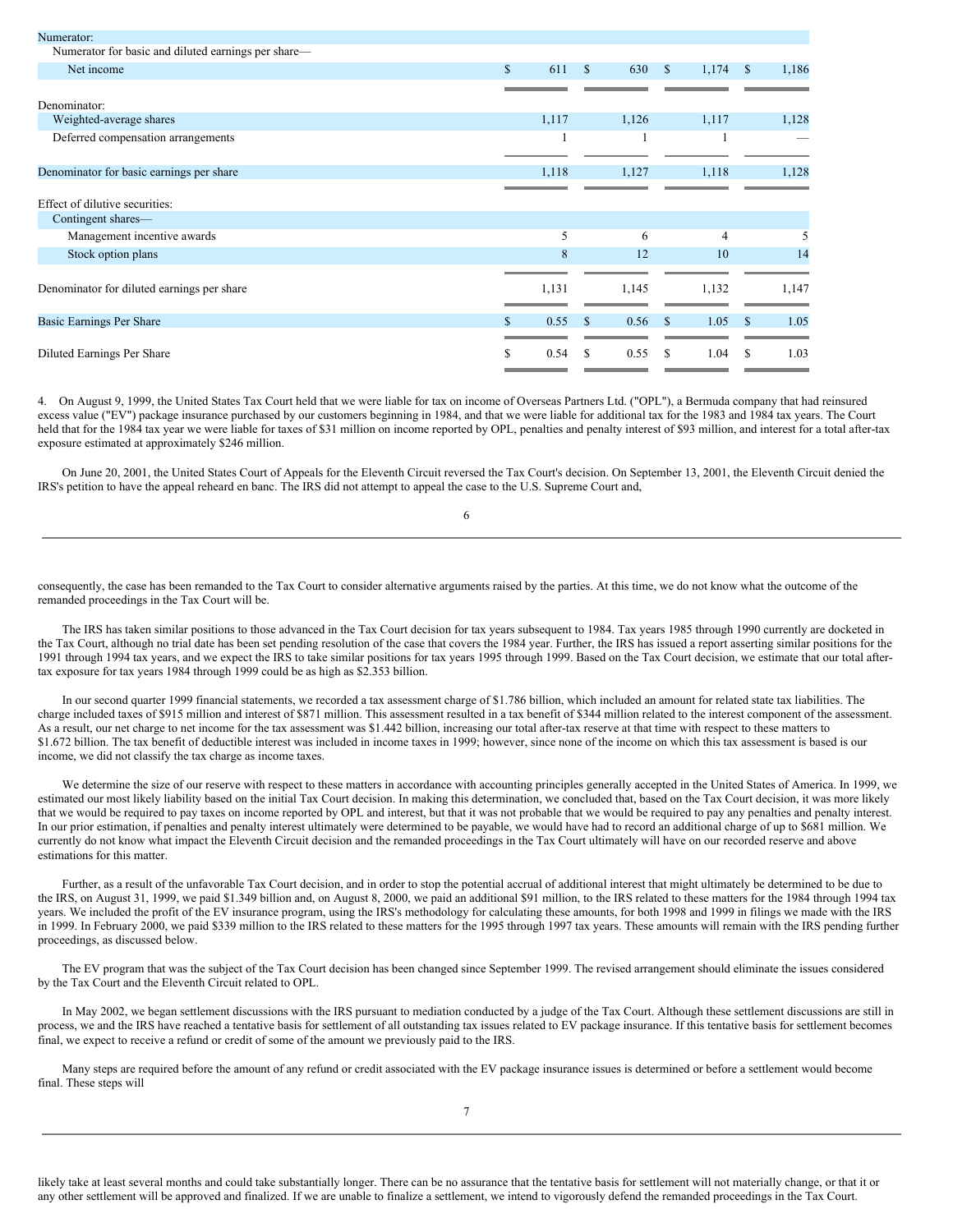There are other outstanding tax issues that are unrelated to EV package insurance for tax years covered by the tentative basis for settlement. These issues are described below. The IRS will not issue refunds for a given tax year until all matters for that tax year are resolved. Accordingly, we will not be able to determine the availability, timing or amount of any potential refunds until these unrelated tax issues are concluded.

Therefore, since contingencies continue to exist and we cannot accurately predict the availability, timing or amount of a possible refund or credit, we are not in a position to reverse any portion of the tax assessment charges that we recorded after the August 1999 Tax Court decision.

The IRS has proposed adjustments, unrelated to the EV package insurance matters discussed above, regarding the allowance of deductions and certain losses, the characterization of expenses as capital rather than ordinary, the treatment of certain income, and our entitlement to the investment tax credit and the research tax credit in the 1985 through 1990 tax years. The proposed adjustments would result in \$16 million of additional income tax expense. Also, the IRS has issued a report taking a similar position with respect to some of these issues for each of the years from 1991 through 1994. This report proposes adjustments that would result in \$155 million in additional income tax expense. For the 1985 through 1994 tax years, unpaid interest on these adjustments through June 30, 2002 could aggregate up to approximately \$463 million, after the benefit of related tax deductions. We expect that we will prevail on substantially all of these issues. Specifically, we believe that our practice of expensing the items that the IRS alleges should have been capitalized is consistent with the practices of other industry participants. The IRS may take similar positions with respect to some of these issues for each of the years 1995 through 2001. The IRS's proposed adjustments include penalties and penalty interest. We believe that the possibility that such penalties and penalty interest will be sustained is remote. We believe that the eventual resolution of these issues will not have a material adverse effect on our financial condition, results of operations or liquidity.

We are named as a defendant in twenty-four pending lawsuits that seek to hold us liable for the collection of premiums for EV insurance in connection with package shipments since 1984. Based on a variety of state and federal tort, contract and statutory claims, these cases generally claim that we failed to remit collected EV premiums to an independent insurer; we failed to provide promised EV insurance; we acted as an insurer without complying with state insurance laws and regulations; and the price for EV insurance was excessive.

These actions all were filed after the August 9, 1999 Tax Court decision. As discussed above, on June 20, 2001, the U.S. Court of Appeals for the Eleventh Circuit ruled in our favor and reversed the Tax Court decision.

These twenty-four cases have been consolidated for pre-trial purposes in a multi-district litigation proceeding ("MDL Proceeding") in federal court in New York. The Court has ruled on the pending motions to dismiss, granting our motion to dismiss with respect to all of the plaintiffs' tort claims and all of their breach of contract claims prior to August 26, 1994. Claims asserted under specific federal statutes, and breach of contract claims commencing on August 26, 1994, may proceed at this time. UPS intends to continue to seek dismissal of these remaining claims. Motions to remand several of these cases to state court are pending.

As previously disclosed, in addition to the cases in which UPS is named as a defendant, there is also an action,*Smith v. Mail Boxes Etc.,* against Mail Boxes Etc. and its franchisees relating to UPS EV insurance purchased through Mail Boxes Etc. centers. This case also has been consolidated into the MDL Proceeding. The plaintiff is seeking to have the case remanded back to state court.

We believe that the allegations in these cases have no merit and intend to continue to defend them vigorously. The ultimate resolution of these cases cannot presently be determined.

In addition, we are a defendant in various other lawsuits that arose in the normal course of business. We believe that the eventual resolution of these cases will not have a material adverse effect on our financial condition, results of operations or liquidity.

5. We report our operations in three segments: U.S. domestic package operations, international package operations and non-package operations. Package operations represent our core business and are divided into regional operations around the world. Regional operations managers are responsible for both domestic and export operations within their geographic region. International package operations include shipments wholly outside the U.S. as well as shipments with either origin or distribution outside the U.S. Nonpackage operations, which include the UPS Logistics Group and UPS Freight Services, are distinct from package operations and are thus managed and reported separately.

Segment information for the three and six months ended June 30 is as follows (in millions):

|                       |    | <b>Three Months Ended</b><br><b>June 30,</b> |              |       | <b>Six Months Ended</b><br><b>June 30,</b> |        |              |        |  |  |
|-----------------------|----|----------------------------------------------|--------------|-------|--------------------------------------------|--------|--------------|--------|--|--|
|                       |    | 2002                                         |              | 2001  |                                            | 2002   |              | 2001   |  |  |
| Revenue:              |    |                                              |              |       |                                            |        |              |        |  |  |
| U.S. domestic package | \$ | 5,908                                        | S            | 5,981 | -S                                         | 11,811 | \$           | 11,957 |  |  |
| International package |    | 1,144                                        |              | 1,050 |                                            | 2,198  |              | 2,124  |  |  |
| Non-package           |    | 630                                          |              | 460   |                                            | 1,252  |              | 845    |  |  |
|                       |    |                                              |              |       |                                            |        |              |        |  |  |
| Consolidated          | S. | 7,682                                        | $\mathbb{S}$ | 7,491 | <sup>\$</sup>                              | 15,261 | \$           | 14,926 |  |  |
|                       |    |                                              |              |       |                                            |        |              |        |  |  |
| Operating profit:     |    |                                              |              |       |                                            |        |              |        |  |  |
| U.S. domestic package | \$ | 899                                          | <sup>S</sup> | 966   | <b>S</b>                                   | 1,761  | $\mathbb{S}$ | 1,811  |  |  |
| International package |    | 62                                           |              | 24    |                                            | 92     |              | 63     |  |  |
| Non-package           |    | 67                                           |              | 51    |                                            | 122    |              | 111    |  |  |
|                       |    |                                              |              |       |                                            |        |              |        |  |  |
| Consolidated          | S  | 1,028                                        | S            | 1,041 | $\mathbf{s}$                               | 1,975  | S            | 1,985  |  |  |
|                       |    |                                              |              |       |                                            |        |              |        |  |  |

Two changes were made during the first quarter of 2002, which affect revenue reporting within the non-package segment. Neither of these changes have any effect on current or prior period income. First, effective January 1, 2002, the results of operations of the Transportation Unit of our Logistics Group were moved to our Freight Services Group. Amounts in prior periods have been reclassified for comparison purposes.

Second, our Logistics Group has historically reported revenue from freight under management on a gross basis, whereas our Freight Services Group, which was formed with the acquisition of Fritz Companies, Inc. in the second quarter of 2001, reports revenue net of freight under management. Beginning with the first quarter of 2002, we are now reporting revenue for both the Logistics Group and Freight Services net of freight under management. Amounts for prior periods have been modified

8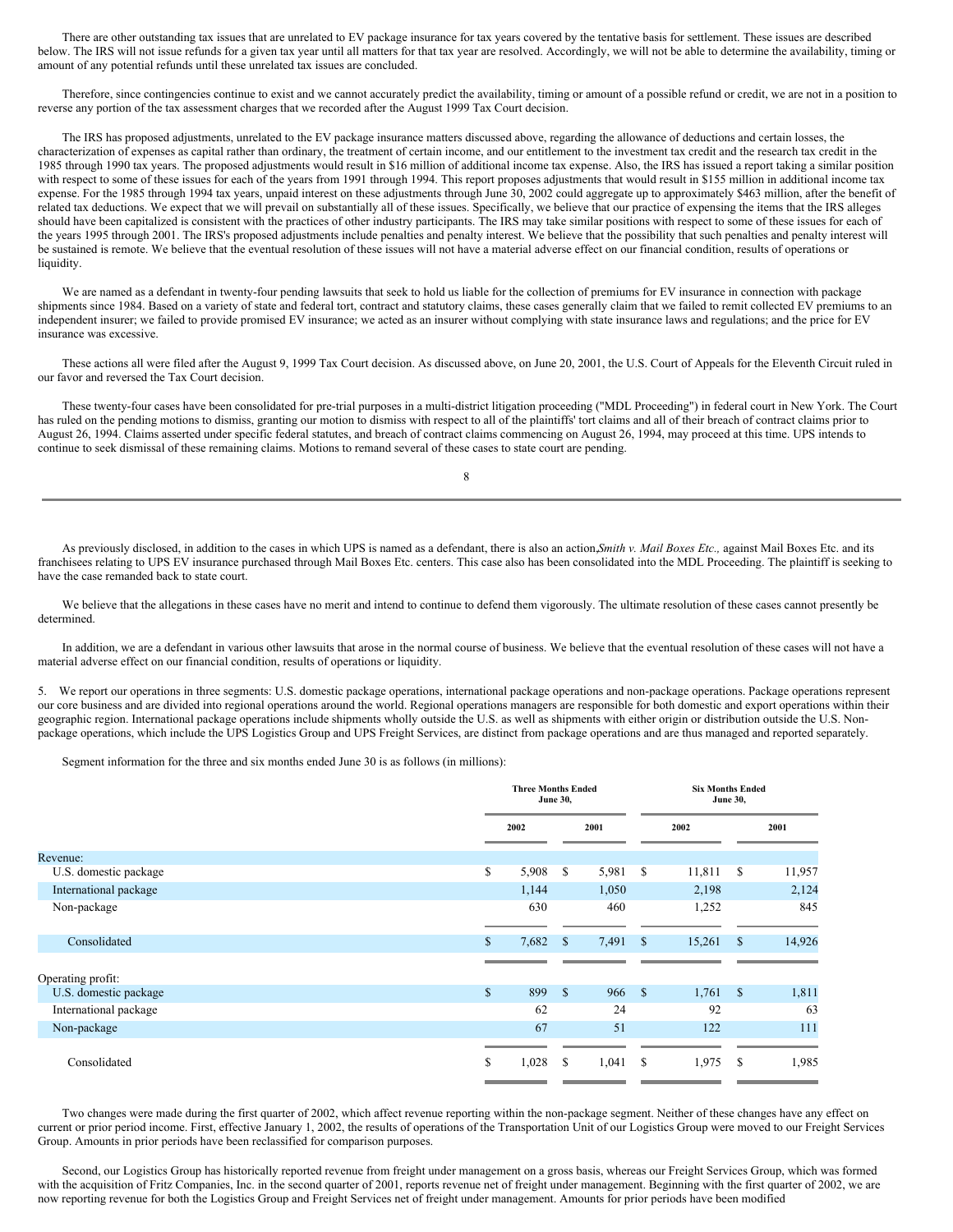to reflect revenue net of freight under management for comparison purposes. Following is a reconciliation of gross to net revenue for the non-package segment (in millions):

|                                    | <b>Three Months Ended</b><br><b>June 30,</b> |       |   |      | <b>Six Months Ended</b><br><b>June 30,</b> |       |          |       |
|------------------------------------|----------------------------------------------|-------|---|------|--------------------------------------------|-------|----------|-------|
|                                    | 2001<br>2002                                 |       |   | 2002 |                                            |       | 2001     |       |
| UPS Logistics Group gross revenue  | \$                                           | 273   | S | 219  | S                                          | 551   | <b>S</b> | 431   |
| Less freight under management      |                                              | (49)  |   | (58) |                                            | (91)  |          | (116) |
| Net revenue                        |                                              | 224   |   | 161  |                                            | 460   |          | 315   |
| UPS Freight Services gross revenue |                                              | 518   |   | 249  |                                            | 977   |          | 366   |
| Less freight under management      |                                              | (285) |   | (99) |                                            | (520) |          | (116) |
| Net revenue                        |                                              | 233   |   | 150  |                                            | 457   |          | 250   |
| Other                              |                                              | 173   |   | 149  |                                            | 335   |          | 280   |
| Non-package revenue                | \$                                           | 630   | S | 460  | S                                          | 1,252 | -S       | 845   |

Non-package operating profit included \$28 and \$29 million for the three months ended June 30, 2002 and 2001, respectively, and \$56 million for each of the six month periods ended June 30, 2002 and 2001, of intersegment profit, with a corresponding amount of operating expense, which reduces operating profit, included in the U.S. domestic package segment.

6. The major components of other operating expenses for the three and six months ended June 30 are as follows (in millions):

|                               | <b>Three Months Ended</b><br><b>June 30,</b> |               | <b>Six Months Ended</b><br><b>June 30,</b> |               |       |    |       |
|-------------------------------|----------------------------------------------|---------------|--------------------------------------------|---------------|-------|----|-------|
|                               | 2002                                         |               | 2001                                       |               | 2002  |    | 2001  |
| Repairs and maintenance       | \$<br>273                                    | <sup>\$</sup> | 261                                        | <sup>\$</sup> | 532   | S  | 523   |
| Depreciation and amortization | 362                                          |               | 338                                        |               | 713   |    | 656   |
| Purchased transportation      | 340                                          |               | 387                                        |               | 698   |    | 815   |
| Fuel                          | 237                                          |               | 244                                        |               | 433   |    | 491   |
| Other occupancy               | 120                                          |               | 119                                        |               | 259   |    | 262   |
| Other expenses                | 887                                          |               | 832                                        |               | 1,767 |    | 1,674 |
|                               |                                              |               |                                            |               |       |    |       |
| Consolidated                  | \$<br>2,219                                  | -S            | 2,181                                      | - \$          | 4,402 | -S | 4,421 |
|                               |                                              |               |                                            |               |       |    |       |

7. Other assets as of June 30, 2002 and December 31, 2001 consist of the following (in millions):

|                                                                     |   | <b>June 30,</b><br>2002 | December 31,<br>2001 |       |  |
|---------------------------------------------------------------------|---|-------------------------|----------------------|-------|--|
| Goodwill                                                            | S | $1,126$ \$              |                      | 1,112 |  |
| Intangible assets, net of accumulated amortization                  |   | 110                     |                      | 107   |  |
| Non-current finance receivables, net of allowance for credit losses |   | 444                     |                      | 242   |  |
| Other non-current assets                                            |   | 287                     |                      | 295   |  |
| Consolidated                                                        | S | 1,967                   |                      | 1,756 |  |
|                                                                     |   |                         |                      |       |  |

10

8. Effective January 1, 2002, we adopted Financial Accounting Standards Board (FASB) Statement No. 142 "Goodwill and Other Intangible Assets" (FAS 142). Under the provisions of FAS 142, goodwill and intangible assets with indefinite lives are no longer amortized, but rather are subjected to periodic impairment testing. The transitional impairment test required by FAS 142 is a two-step process. The first step involves estimating the fair value of each reporting unit that has goodwill assigned to it and comparing the estimated fair value to the reporting unit's carrying value. A second step is required if the reporting unit's estimated fair value is less than its carrying value. The second step of the impairment test involves estimating the fair value of the goodwill and comparing that estimate to the goodwill's carrying value. A shortfall of the goodwill's fair value below carrying value represents the amount of goodwill impairment.

We have completed the first step of the impairment testing described above, but we have not completed the second step. Our approach to determining fair value is primarily based on the use of a discounted cash flow methodology. Pursuant to the results of the first step, there is an indication we may have some limited impairment within our nonpackage segment. The amount of impairment will be determined upon completion of the second step of the impairment test, which will occur by year-end 2002.

The following table indicates the allocation of goodwill by reportable segment, as of June 30, 2002 and December 31, 2001 (in millions):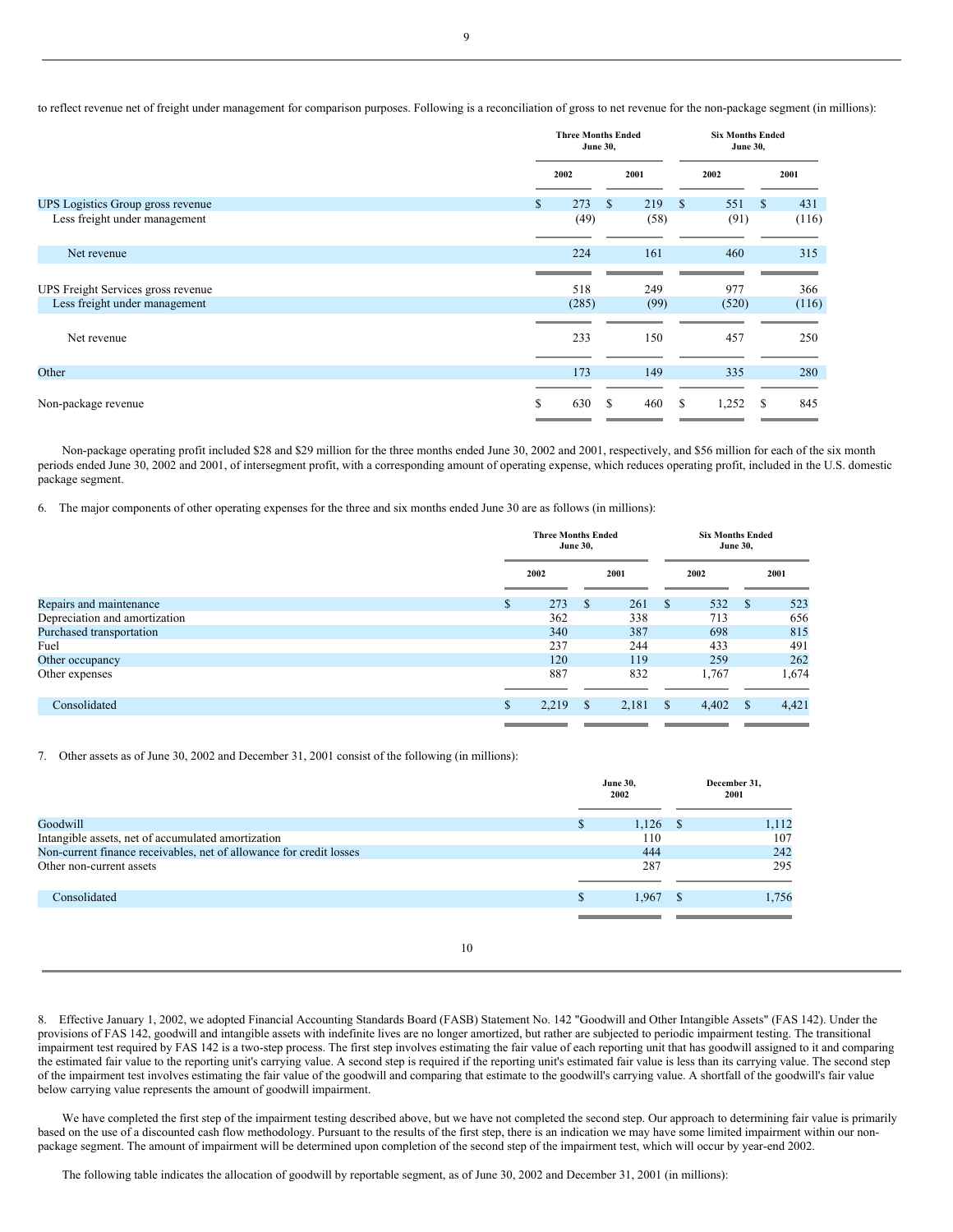|                       |   | .<br>2002  |   | December 31,<br>2001 |
|-----------------------|---|------------|---|----------------------|
| Goodwill by Segment:  |   |            |   |                      |
| U.S. domestic package | S |            | D | $\sim$               |
| International package |   | 99         |   | 98                   |
| Non-package           |   | 1,027      |   | 1,014                |
| Consolidated          | S | $1,126$ \$ |   | 1,112                |
|                       |   |            |   |                      |

Goodwill in the international package and non-package segments increased from year-end due to the resolution of purchase price contingencies and other purchase price adjustments to acquisitions closed in 2001.

**June 30,**

Intangible assets consisting of franchise rights, non-compete agreements, licenses, and patents of \$97 million continue to be amortized under the provisions of FAS 142 because they have finite lives. The remaining intangible assets, consisting of trade names, of \$13 million are considered indefinite-lived intangible assets under FAS 142, and are no longer being amortized.

Goodwill amortization ceased upon the implementation of FAS 142 on January 1, 2002. The following table indicates the impact on net income and earnings per share if the non-amortization

provisions of FAS 142 had been applied beginning January 1, 2001 (in millions, except per share amounts):

|                                                                                        | <b>Three Months Ended</b><br><b>June 30,</b> |      |               |      |               |       | <b>Six Months</b><br>Ended<br><b>June 30,</b> |       |  |
|----------------------------------------------------------------------------------------|----------------------------------------------|------|---------------|------|---------------|-------|-----------------------------------------------|-------|--|
|                                                                                        |                                              | 2002 |               | 2001 |               | 2002  |                                               | 2001  |  |
| Reported net income                                                                    | S.                                           | 611  | <b>S</b>      | 630  | S             | 1,174 | <sup>\$</sup>                                 | 1,186 |  |
| Adjustments:                                                                           |                                              |      |               |      |               |       |                                               |       |  |
| Goodwill amortization                                                                  |                                              |      |               | 17   |               |       |                                               | 30    |  |
| Income taxes                                                                           |                                              |      |               | (5)  |               |       |                                               | (7)   |  |
| Adjusted net income                                                                    |                                              | 611  |               | 642  |               | 1,174 |                                               | 1,209 |  |
| Cumulative effect of change in accounting principle (FAS 133)                          |                                              |      |               |      |               |       |                                               | 26    |  |
| Adjusted net income before cumulative effect of change in accounting principle         | \$                                           | 611  | $\mathbf{s}$  | 642  | \$            | 1,174 | \$                                            | 1,235 |  |
|                                                                                        |                                              |      |               |      |               |       |                                               |       |  |
| Basic earnings per share:                                                              |                                              |      |               |      |               |       |                                               |       |  |
| Reported                                                                               | $\mathbb{S}$                                 | 0.55 | $\mathcal{S}$ | 0.56 | $\mathbf{s}$  | 1.05  | $\mathbb{S}$                                  | 1.05  |  |
| Adjusted                                                                               | \$                                           | 0.55 | <sup>\$</sup> | 0.57 | \$            | 1.05  | \$                                            | 1.07  |  |
| Diluted earnings per share:                                                            |                                              |      |               |      |               |       |                                               |       |  |
| Reported                                                                               | \$                                           | 0.54 | \$.           | 0.55 | S             | 1.04  | \$                                            | 1.03  |  |
| Adjusted                                                                               | $\mathbb{S}$                                 | 0.54 | <sup>\$</sup> | 0.56 | <sup>\$</sup> | 1.04  | $\mathbb{S}$                                  | 1.05  |  |
| Basic earnings per share before cumulative effect of change in accounting principle:   |                                              |      |               |      |               |       |                                               |       |  |
| Reported                                                                               | $\mathbb{S}$                                 | 0.55 | $\mathbf S$   | 0.56 | S             | 1.05  | $\mathbb{S}$                                  | 1.07  |  |
| Adjusted                                                                               | S                                            | 0.55 | S             | 0.57 | S             | 1.05  | \$                                            | 1.09  |  |
| Diluted earnings per share before cumulative effect of change in accounting principle: |                                              |      |               |      |               |       |                                               |       |  |
| Reported                                                                               | S                                            | 0.54 | S             | 0.55 | S             | 1.04  | S.                                            | 1.06  |  |
| Adjusted                                                                               | $\mathbb{S}$                                 | 0.54 | \$            | 0.56 | \$            | 1.04  | \$                                            | 1.08  |  |

9. Effective January 1, 2001, we adopted FASB Statement No. 133, "Accounting for Derivative Instruments and Hedging Activities" (FAS 133), as amended by Statements No. 137 and No. 138. FAS 133, as amended, requires us to record all financial derivative instruments on our balance sheet at fair value. Derivatives not designated as hedges must be adjusted to fair value through income. If a derivative is designated as a hedge, depending on the nature of the hedge, changes in its fair value that are considered to be effective, as defined, either offset the change in fair value of the hedged assets, liabilities, or firm commitments through income, or are recorded in other comprehensive income (OCI) until the hedged item is recorded in income. Any portion of a change in a derivative's fair value that is considered to be ineffective, or is excluded from the measurement of effectiveness, is recorded immediately in income.

The nature of our business activities necessitates the management of various financial and market risks, including those related to changes in commodity prices, foreign currency exchange rates, interest rates, and equity prices. As discussed more fully in Note 13 "Derivative Instruments and Risk Management" to our consolidated financial statements contained in our Annual Report on Form 10-K for the year ended December 31, 2001, we use derivative financial instruments to mitigate or eliminate certain of those risks. The January 1, 2001 accounting change described above affected only the pattern and timing of non-cash accounting recognition.

12

At January 1, 2001, our financial statements were adjusted to record the cumulative effect of adopting FAS 133, as follows (in millions, except per share amounts):

|                                             | Income        |              | <b>OCI</b> |  |
|---------------------------------------------|---------------|--------------|------------|--|
|                                             |               |              |            |  |
| Adjustment to fair value of derivatives (a) | $\mathcal{S}$ | $(42)$ \$ 37 |            |  |
|                                             |               |              |            |  |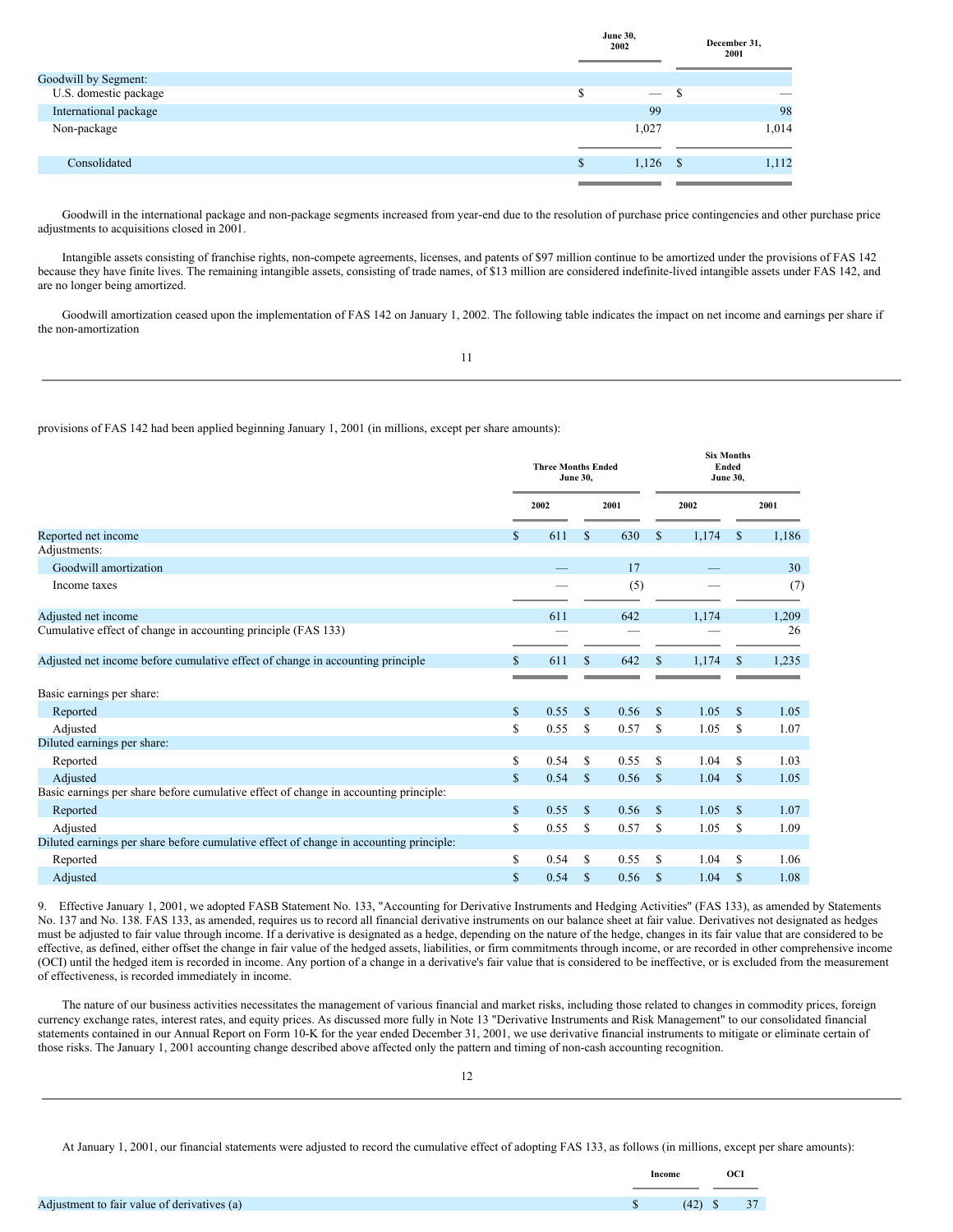| Income tax effects                       |              | 16        | (14) |
|------------------------------------------|--------------|-----------|------|
| Total                                    | <sup>S</sup> | $(26)$ \$ | 23   |
| Effect on diluted earnings per share (a) | -S           | (0.03)    |      |
|                                          |              |           |      |

#### (a) For income effect, amount shown is net of adjustment to hedged items.

The cumulative effect on income resulted primarily from marking to market the time value of option contracts used in commodity and foreign currency cash flow hedging. The cumulative effect on OCI resulted primarily from marking to market swap contracts used as cash flow hedges of anticipated foreign currency cash flows and anticipated purchases of energy products.

13

### <span id="page-8-0"></span>**Item 2. Management's Discussion and Analysis of Financial Condition and Results of Operations**

### *Revenue, Volume and Revenue Per Piece*

The following tables set forth information showing the change in revenue, average daily package volume and average revenue per piece, both in dollars or amounts and in percentage terms:

|                                              |                       | <b>Three Months Ended</b><br><b>June 30,</b> |                      |       |                 |
|----------------------------------------------|-----------------------|----------------------------------------------|----------------------|-------|-----------------|
|                                              | 2002                  | 2001                                         | $\mathbb S$          |       | $\mathcal{V}_0$ |
| Revenue (in millions):                       |                       |                                              |                      |       |                 |
| U.S. domestic package:                       |                       |                                              |                      |       |                 |
| Next Day Air                                 | $\mathbb{S}$<br>1,336 | $\$$<br>1,383                                | $\mathcal{S}$        | (47)  | $(3.4)\%$       |
| Deferred                                     | 695                   | 711                                          |                      | (16)  | (2.3)           |
| Ground                                       | 3,877                 | 3,887                                        |                      | (10)  | (0.3)           |
| Total U.S. domestic package                  | 5,908                 | 5,981                                        |                      | (73)  | (1.2)           |
| International package:                       |                       |                                              |                      |       |                 |
| Domestic                                     | 229                   | 220                                          |                      | 9     | 4.1             |
| Export                                       | 803                   | 729                                          |                      | 74    | 10.2            |
| Cargo                                        | 112                   | 101                                          |                      | 11    | 10.9            |
|                                              |                       |                                              |                      |       |                 |
| Total International package                  | 1,144                 | 1,050                                        |                      | 94    | 9.0             |
| Non-package:                                 |                       |                                              |                      |       |                 |
| <b>UPS</b> Logistics Group                   | 224                   | 161                                          |                      | 63    | 39.1            |
| <b>UPS</b> Freight Services                  | 233                   | 150                                          |                      | 83    | 55.3            |
| Other                                        | 173                   | 149                                          |                      | 24    | 16.1            |
|                                              |                       |                                              |                      |       |                 |
| Total non-package                            | 630                   | 460                                          |                      | 170   | 37.0            |
| Consolidated                                 | 7,682<br>\$           | $\$$<br>7,491                                | $\mathbb{S}$         | 191   | 2.5%            |
| Average Daily Package Volume (in thousands): |                       |                                              |                      | $\#$  |                 |
| U.S. domestic package:                       |                       |                                              |                      |       |                 |
| Next Day Air                                 | 1,081                 | 1,112                                        |                      | (31)  | (2.8)%          |
| Deferred                                     | 844                   | 874                                          |                      | (30)  | (3.4)           |
| Ground                                       | 9,749                 | 10,000                                       |                      | (251) | (2.5)           |
| Total U.S. domestic package                  | 11,674                | 11,986                                       |                      | (312) | (2.6)           |
| International package:                       |                       |                                              |                      |       |                 |
| Domestic                                     | 755                   | 775                                          |                      | (20)  | (2.6)           |
| Export                                       | 434                   | 399                                          |                      | 35    | 8.8             |
| Total International package                  | 1,189                 | 1,174                                        |                      | 15    | 1.3             |
| Consolidated                                 | 12,863                | 13,160                                       |                      | (297) | $(2.3)\%$       |
| Operating days in period                     | 64                    | 64                                           |                      |       |                 |
| Average Revenue Per Piece:                   |                       |                                              | $\sqrt{\frac{2}{3}}$ |       |                 |
| U.S. domestic package:                       |                       |                                              |                      |       |                 |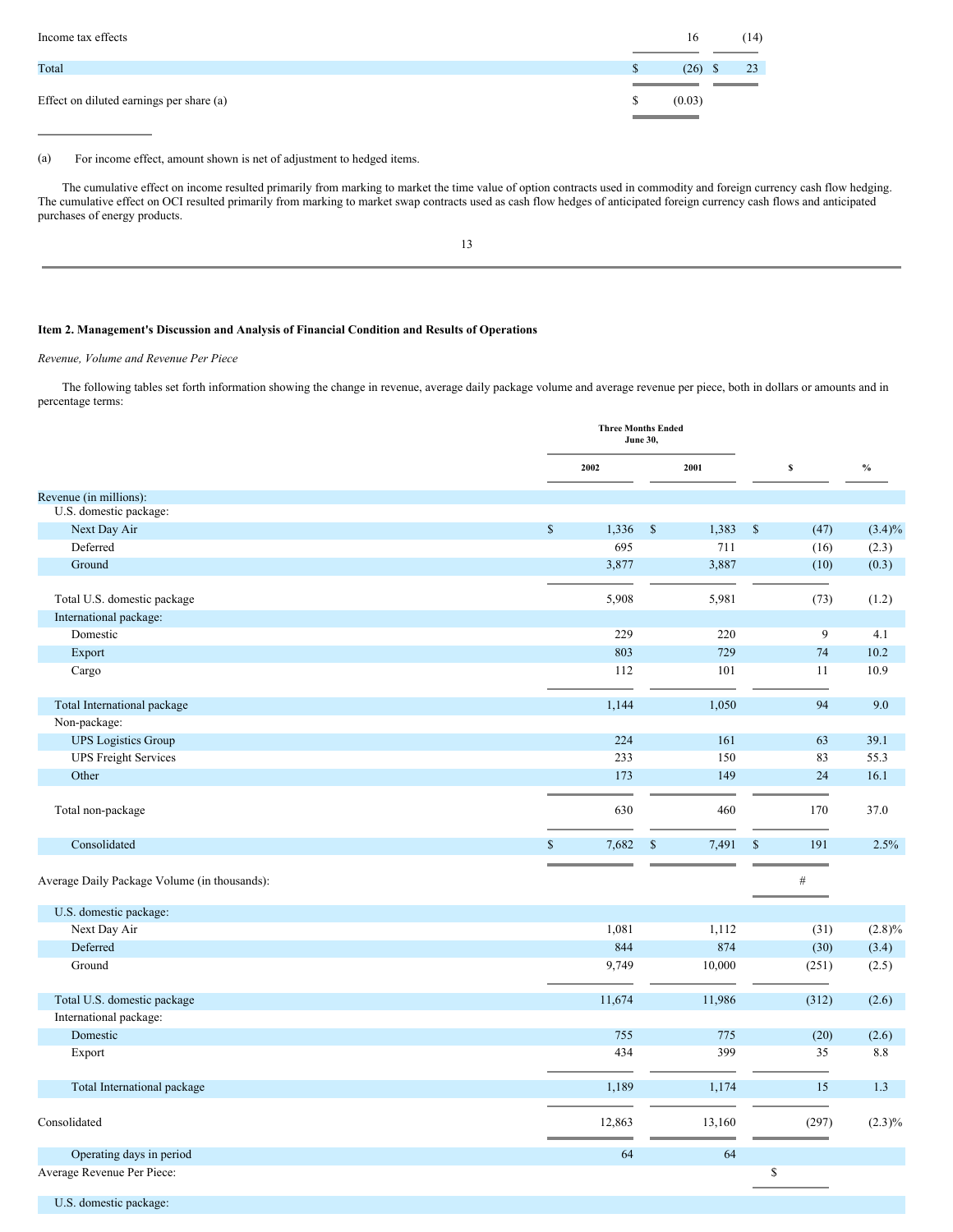| Next Day Air                | Φ<br>Φ | 19.31 | -S | 19.43 | - \$ | (0.12) | $(0.6)\%$ |
|-----------------------------|--------|-------|----|-------|------|--------|-----------|
| Deferred                    |        | 12.87 |    | 12.71 |      | 0.16   | 1.3       |
| Ground                      |        | 6.21  |    | 6.07  |      | 0.14   | 2.3       |
| Total U.S. domestic package |        | 7.91  |    | 7.80  |      | 0.11   | 1.4       |
| International:              |        |       |    |       |      |        |           |
| Domestic                    |        | 4.74  |    | 4.44  |      | 0.30   | 6.8       |
| Export                      |        | 28.91 |    | 28.55 |      | 0.36   | 1.3       |
| Total International package |        | 13.56 |    | 12.63 |      | 0.93   | 7.4       |
| Consolidated                | \$     | 8.43  | S  | 8.23  | - S  | 0.20   | 2.4%      |
|                             |        |       |    |       |      |        |           |

|                                                                        |                        | <b>Six Months Ended</b><br>June 30, |               |                |           |
|------------------------------------------------------------------------|------------------------|-------------------------------------|---------------|----------------|-----------|
|                                                                        | 2002                   | 2001                                | \$            |                | $\%$      |
| Revenue (in millions):                                                 |                        |                                     |               |                |           |
| U.S. domestic package:                                                 |                        |                                     |               |                |           |
| Next Day Air                                                           | $\mathbb{S}$<br>2,649  | $\mathbb S$<br>2,766                | $\$$          | (117)          | $(4.2)\%$ |
| Deferred                                                               | 1,395                  | 1,427                               |               | (32)           | (2.2)     |
| Ground                                                                 | 7,767                  | 7,764                               |               | $\mathfrak{Z}$ | $0.0\,$   |
| Total U.S. domestic package                                            | 11,811                 | 11,957                              |               | (146)          | (1.2)     |
| International package:                                                 |                        |                                     |               |                |           |
| Domestic                                                               | 451                    | 452                                 |               | (1)            | (0.2)     |
| Export                                                                 | 1,540                  | 1,477                               |               | 63             | 4.3       |
| Cargo                                                                  | 207                    | 195                                 |               | 12             | 6.2       |
| Total International package                                            | 2,198                  | 2,124                               |               | 74             | 3.5       |
| Non-package:                                                           |                        |                                     |               |                |           |
| <b>UPS</b> Logistics Group                                             | 460                    | 315                                 |               | 145            | 46.0      |
| <b>UPS Freight Services</b>                                            | 457                    | 250                                 |               | 207            | 82.8      |
| Other                                                                  | 335                    | 280                                 |               | 55             | 19.6      |
| Total non-package                                                      | 1,252                  | 845                                 |               | 407            | 48.2      |
| Consolidated                                                           | 15,261<br>$\mathbb{S}$ | $\mathbb{S}$<br>14,926              | $\mathcal{S}$ | 335            | 2.2%      |
| Average Daily Package Volume (in thousands):<br>U.S. domestic package: |                        |                                     |               | $\#$           |           |
| Next Day Air                                                           | 1,086                  | 1,109                               |               | (23)           | $(2.1)\%$ |
| Deferred                                                               | 861                    | 881                                 |               | (20)           | (2.3)     |
| Ground                                                                 | 9,890                  | 10,096                              |               | (206)          | (2.0)     |
| Total U.S. domestic package                                            | 11,837                 | 12,086                              |               | (249)          | (2.1)     |
| International package:                                                 |                        |                                     |               |                |           |
| Domestic                                                               | 767                    | 789                                 |               | (22)           | (2.8)     |
| Export                                                                 | 430                    | 399                                 |               | 31             | 7.8       |
| Total International package                                            | 1,197                  | 1,188                               |               | 9              | 0.8       |
| Consolidated                                                           | 13,034                 | 13,274                              |               | (240)          | $(1.8)\%$ |
| Operating days in period                                               | 127                    | 128                                 |               |                |           |
| Average Revenue Per Piece:                                             |                        |                                     | \$            |                |           |
| U.S. domestic package:                                                 |                        |                                     |               |                |           |
| Next Day Air                                                           | \$<br>19.21            | \$<br>19.49                         | \$            | (0.28)         | (1.4)%    |
| Deferred                                                               | 12.76                  | 12.65                               |               | 0.11           | 0.9       |
| Ground                                                                 | 6.18                   | 6.01                                |               | 0.17           | 2.8       |
| Total U.S. domestic package                                            | 7.86                   | 7.73                                |               | 0.13           | $1.7\,$   |
| International:                                                         |                        |                                     |               |                |           |
| Domestic                                                               | 4.63                   | 4.48                                |               | 0.15           | 3.3       |
| Export                                                                 | 28.20                  | 28.92                               |               | (0.72)         | (2.5)     |
| Total International package                                            | 13.10                  | 12.69                               |               | 0.41           | $3.2$     |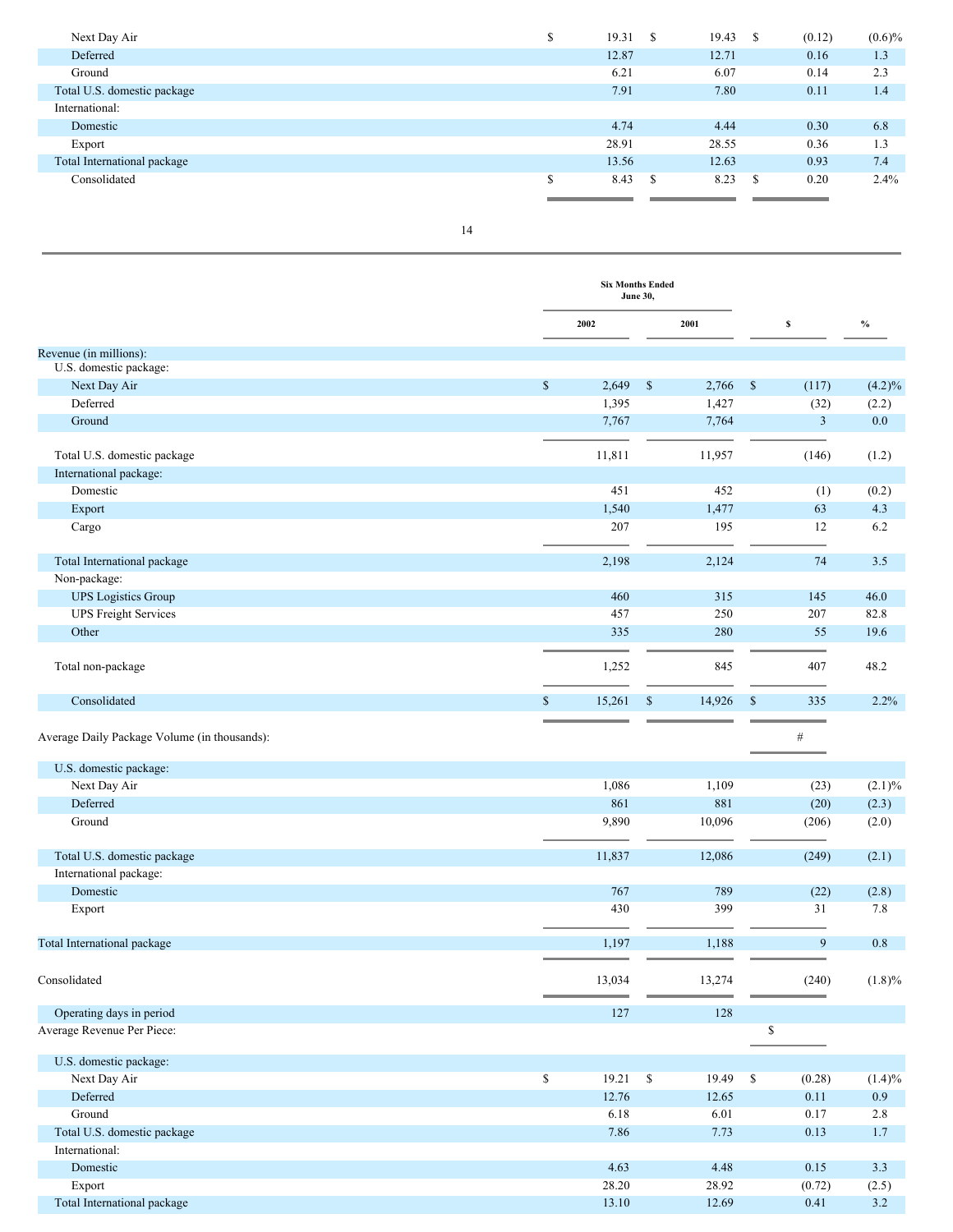#### *Operating Profit*

The following tables set forth information showing the change in operating profit, both in dollars (in millions) and in percentage terms:

|                                      |    | <b>Three Months Ended</b><br><b>June 30,</b> |    |       | Change |        |                   |
|--------------------------------------|----|----------------------------------------------|----|-------|--------|--------|-------------------|
|                                      |    | 2002                                         |    | 2001  |        | s      | $\frac{0}{0}$     |
| <b>Operating Segment</b>             |    |                                              |    |       |        |        |                   |
| U.S. domestic package                | \$ | 899                                          | S  | 966   | \$     | (67)   | $(6.9)\%$         |
| International package                |    | 62                                           |    | 24    |        | 38     | 158.3             |
| Non-package                          |    | 67                                           |    | 51    |        | 16     | 31.4              |
|                                      |    |                                              |    |       |        |        |                   |
| <b>Consolidated Operating Profit</b> | S  | 1,028                                        | S  | 1,041 | \$     | (13)   | $(1.2)\%$         |
|                                      |    |                                              |    |       |        |        |                   |
|                                      |    | <b>Six Months Ended</b><br><b>June 30,</b>   |    |       |        | Change |                   |
|                                      |    |                                              |    |       |        |        |                   |
|                                      |    | 2002                                         |    | 2001  |        | \$     | $\frac{6}{6}$     |
| <b>Operating Segment</b>             |    |                                              |    |       |        |        |                   |
| U.S. domestic package                | \$ | 1,761                                        | \$ | 1,811 | \$     | (50)   |                   |
| International package                |    | 92                                           |    | 63    |        | 29     | $(2.8)\%$<br>46.0 |
| Non-package                          |    | 122                                          |    | 111   |        | 11     | 9.9               |
|                                      |    |                                              |    |       |        |        |                   |

#### *U.S. Domestic Package Operations*

U.S. domestic package revenue decreased 1.2% compared to last year for both the second quarter and year-to-date. These declines were driven by reductions in average daily package volume (2.6% for the quarter and 2.1% for year-to-date), which was primarily a result of the continued weakness in the U.S. economy, combined with the impact of volume diversion to competitors prior to the handshake agreement reached on a new six-year contract with the International Brotherhood of Teamsters. Volume diversion increased as we approached the July 31, 2002 expiration date of the existing contract. For April and May 2002, package volume decreased approximately 2%, while volume in June decreased approximately 4%. Volume declines occurred across all product lines. The effects of volume declines were offset somewhat by increases in revenue per piece in all products with the exception of Next Day Air. The decline in revenue per piece for our Next Day Air products continues, primarily due to lower package weights and a mix shift favoring letters to packages.

On January 7, 2002, we increased rates for standard ground shipments an average of 3.5% for commercial deliveries. The ground residential charge increased \$0.05 to \$1.10 over the commercial ground rate, and this charge will also be applied to express deliveries in 2002. The additional delivery area surcharge, which is added to ground deliveries in certain less accessible areas, remained at \$1.50. In addition, in 2002, this charge will be applied to express deliveries to these addresses. Rates for UPS Hundredweight increased 5.9%.

We also increased rates for UPS Next Day Air, UPS Next Day Air Saver, UPS 2nd Day Air, and 3 Day Select an average of 4.0%. The surcharge for UPS Next Day Air Early A.M. increased from \$27.50 to \$28.50. Rates for international shipments originating in the United States (Worldwide Express, Worldwide Express Plus, UPS Worldwide Expedited and UPS International Standard service) increased an average of 3.9%. Rate changes for shipments originating outside the U.S. were made throughout the past year and varied by geographic market.

An index-based fuel surcharge, which became effective December 10, 2001, continued and resets on a monthly basis since February 2002. It replaced a fixed fuel surcharge of 1.25% which was originally implemented prior to 2001. The index-based surcharge is based on the National U.S. Average On-Highway Diesel Fuel Prices as reported by the U.S. Department of Energy. Based on published rates, the average fuel surcharge for the second quarter of 2002 was 0.65% and for the six months was 0.62%.

U.S. domestic package operating profit decreased \$67 million for the quarter (\$50 million year-to-date) primarily due to the decrease in average daily volume discussed previously. These volume declines were partially offset by the continued cost saving efforts that were implemented in 2001. We also benefited from favorable trends in fuel and other energy costs compared to last year.

#### *International Package Operations*

For the second quarter, international package revenue improved \$94 million due primarily to volume growth for our export products and strong revenue per piece improvements, a portion of which can be attributed to the impact of currency. The volume growth was primarily driven by strong growth in both the Europe and Asia-Pacific regions. European average daily export volume was up 13% while Asia-Pacific was up 17%. In total, international package average daily volume increased 1.3% and average revenue per piece increased 7.4% (5.8% currency-adjusted).

For the six months ended June 30, 2002, revenue was up \$74 million, reversing a first quarter decline. This revenue increase was driven by the second quarter improvements described above. On a year-to-date basis, international package average daily volume increased 0.8% and average revenue per piece increased 3.2% (4.3% currency-adjusted).

The improvement in operating profit for our international package operations was \$38 million for the quarter, \$4 million of which was due to currency fluctuations. Year to date, operating profit was up \$29 million, with currency fluctuations having a negative \$5 million impact. International package operating profit also benefited by \$4 million for the quarter, and \$7 million year to date, from the elimination of goodwill amortization in 2002, as discussed in Note 8. In general, the increase in operating profit was primarily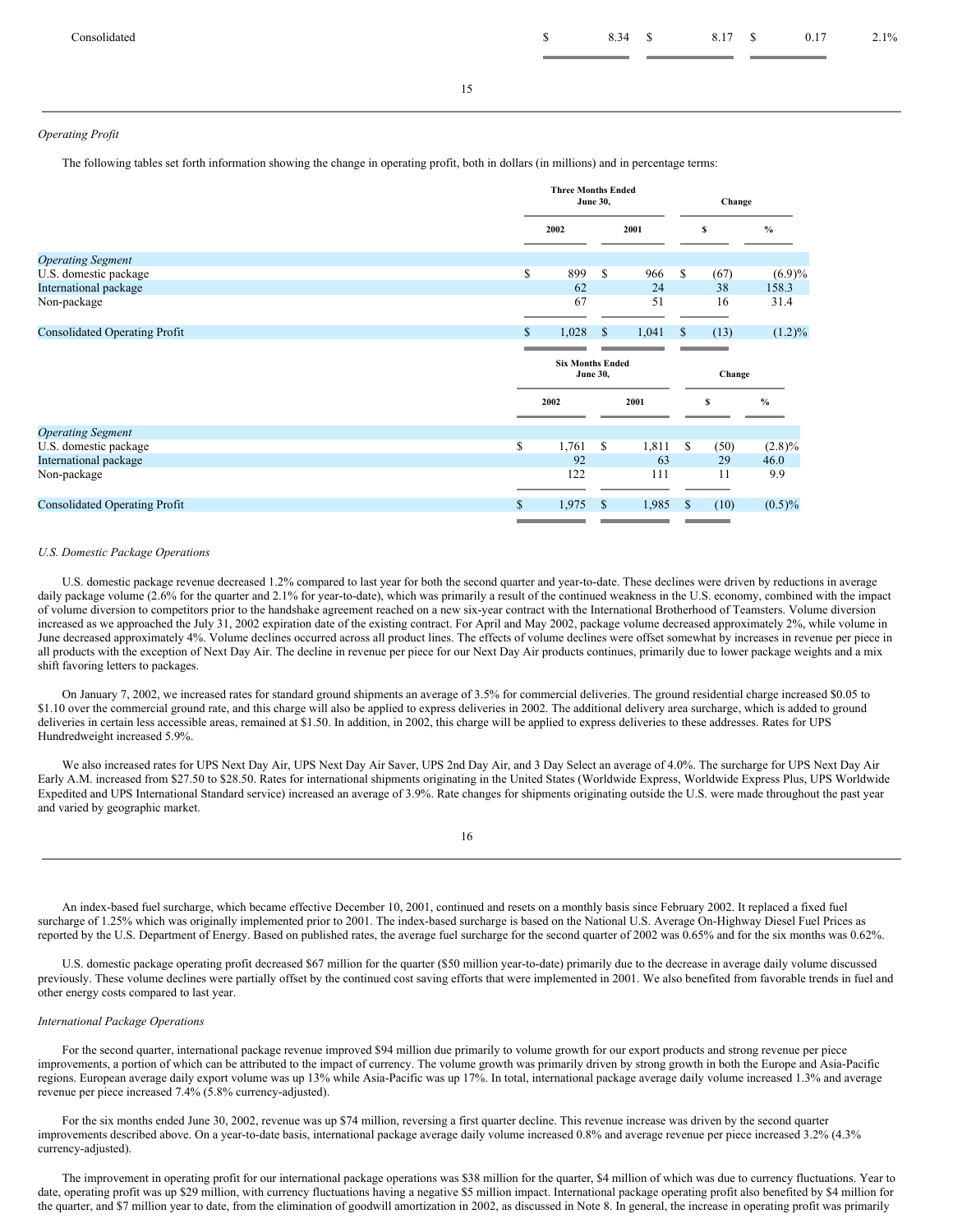due to strong revenue growth for this segment in the second quarter.

#### *Non-Package Operations*

Non-package revenue increased \$170 million for the quarter and \$407 million for the six-month period. UPS Logistics Group revenue was up 39% for the quarter of which 30% was due to acquisitions, primarily our UNI-DATA subsidiary in Germany, acquired last August. On a year-to-date basis, Logistics Group revenue was up 46% of which 32% was due to acquisitions. UPS Freight Services revenue was up \$83 million during the quarter primarily due to having three full months of revenue from Fritz, which was acquired in late May 2001. On a year to date basis, the increase in Freight Services revenue is even more significant for the same reason (up \$207 million).

The increase in non-package operating profit for the quarter, and year-to-date, was primarily due to higher operating profits from our Freight Services business combined with a \$13 million reduction in goodwill expense (\$23 million year-to-date) as a result of the elimination of goodwill amortization in 2002, as discussed in Note 8.

#### *Operating Expenses and Operating Margin*

Consolidated operating expenses increased by \$204 million, or 3.2%, for the quarter, and \$345 million, or 2.7%, for the six-month period. The non-package segment accounted for the majority of these increases (up \$154 million for the quarter and \$396 million year-to-date). This is primarily the result of acquisitions that we completed in the first six months of 2001.

17

Our operating margin, defined as operating profit as a percentage of revenue, decreased from 13.9% during the second quarter of 2001 to 13.4% during the second quarter of 2002. This decline is primarily due to a 0.9% decline in the operating margin for our U.S. domestic package segment, which experienced a volume-driven decline in profit.

For the first six months of the year, our operating margin decreased from 13.3% in 2001 to 12.9% during 2002. This decline was also affected by the decrease in domestic profitability for the second quarter, which produced a decline for the six months.

#### *Investment Income/Interest Expense*

The decrease in investment income of \$27 million for the second quarter of 2002 (\$68 million year-to-date) is primarily due to a combination of lower interest rates and lower balances available for investment in 2002.

#### *Net Income and Earnings Per Share*

Net income for the second quarter of 2002 was \$611 million, a decrease of \$19 million from \$630 million in the second quarter of 2001, resulting in a decrease in diluted earnings per share from \$0.55 in 2001 to \$0.54 in 2002. Adjusting for the effects of goodwill amortization, our net income for the second quarter of 2001 would have been \$642 million, or \$0.56 per diluted share (see Note 8).

Net income for the first six months of 2002 was \$1.174 billion, a decrease of \$12 million from \$1.186 billion in the first six months of 2001. However, due to a decrease in the weighted average shares outstanding, diluted earnings per share increased from \$1.03 in 2001 to \$1.04 in 2002. The 2001 results reflect a non-recurring FAS 133 cumulative expense adjustment, net of tax, of \$26 million. Excluding the impact of this non-recurring item and adjusting for the effects of goodwill amortization, our net income for the first six months of 2001 would have been \$1.235 billion, or \$1.08 per diluted share.

#### *Liquidity and Capital Resources*

Our primary source of liquidity is our cash flow from operations. We maintain significant cash, cash equivalents, marketable securities and short-term investments, amounting to \$2.4 billion at June 30, 2002.

As part of our continuing share repurchase program, \$1.0 billion was authorized for share repurchases in February 2002, of which \$751 million was still available as of June 30, 2002.

We maintain two commercial paper programs under which we are authorized to borrow up to \$7.0 billion. Approximately \$1.30 billion was outstanding under these programs as of June 30, 2002. Of this amount, \$1.25 billion has been classified as long-term debt in accordance with our intention and ability to refinance such obligations on a long-term basis under our revolving credit facilities. The average interest rate on the amount outstanding at June 30, 2002 was 1.78%. In addition, we maintain an extendible commercial notes program under which we are authorized to borrow up to \$500 million. No amounts were outstanding under this program at June 30, 2002.

We maintain two credit agreements with a consortium of banks. These agreements provide revolving credit facilities of \$3.75 billion and \$1.25 billion, expiring on April 24, 2003 and April 27, 2005, respectively. Interest on any amounts we borrow under these facilities would be charged at 90-day LIBOR plus 15 basis points. There were no borrowings under either of these agreements as of June 30, 2002.

| ×<br>I<br>۹<br>w |
|------------------|
|                  |

We also maintain a \$1.0 billion European medium-term note program. Under this program, we may issue notes from time to time, denominated in a variety of currencies. No amounts were outstanding under this program at June 30, 2002.

We have a \$2.0 billion shelf registration statement under which we may issue debt securities in the United States. There was approximately \$1.358 billion issued under this shelf registration statement at June 30, 2002. As of June 30, 2002, \$716 million in notes have been issued under the UPS Notes program, \$89 million of which were issued in the second quarter of 2002. These notes have various terms and maturities, all with fixed interest rates. The notes are callable at various stated times after issuance, and \$104 million of the notes were called in the second quarter of 2002.

On August 9, 1999, the United States Tax Court held that we were liable for tax on income of Overseas Partners Ltd. ("OPL"), a Bermuda company that had reinsured excess value ("EV") package insurance purchased by our customers beginning in 1984, and that we were liable for additional tax for the 1983 and 1984 tax years. The Court held that for the 1984 tax year we were liable for taxes of \$31 million on income reported by OPL, penalties and penalty interest of \$93 million, and interest for a total after-tax exposure estimated at approximately \$246 million.

On June 20, 2001, the United States Court of Appeals for the Eleventh Circuit reversed the Tax Court's decision. On September 13, 2001, the Eleventh Circuit denied the IRS's petition to have the appeal reheard en banc. The IRS did not appeal the case to the U.S. Supreme Court and, consequently, the case has been remanded to the Tax Court to consider alternative arguments raised by the parties. At this time, we do not know what the outcome of the remanded proceedings in the Tax Court will be.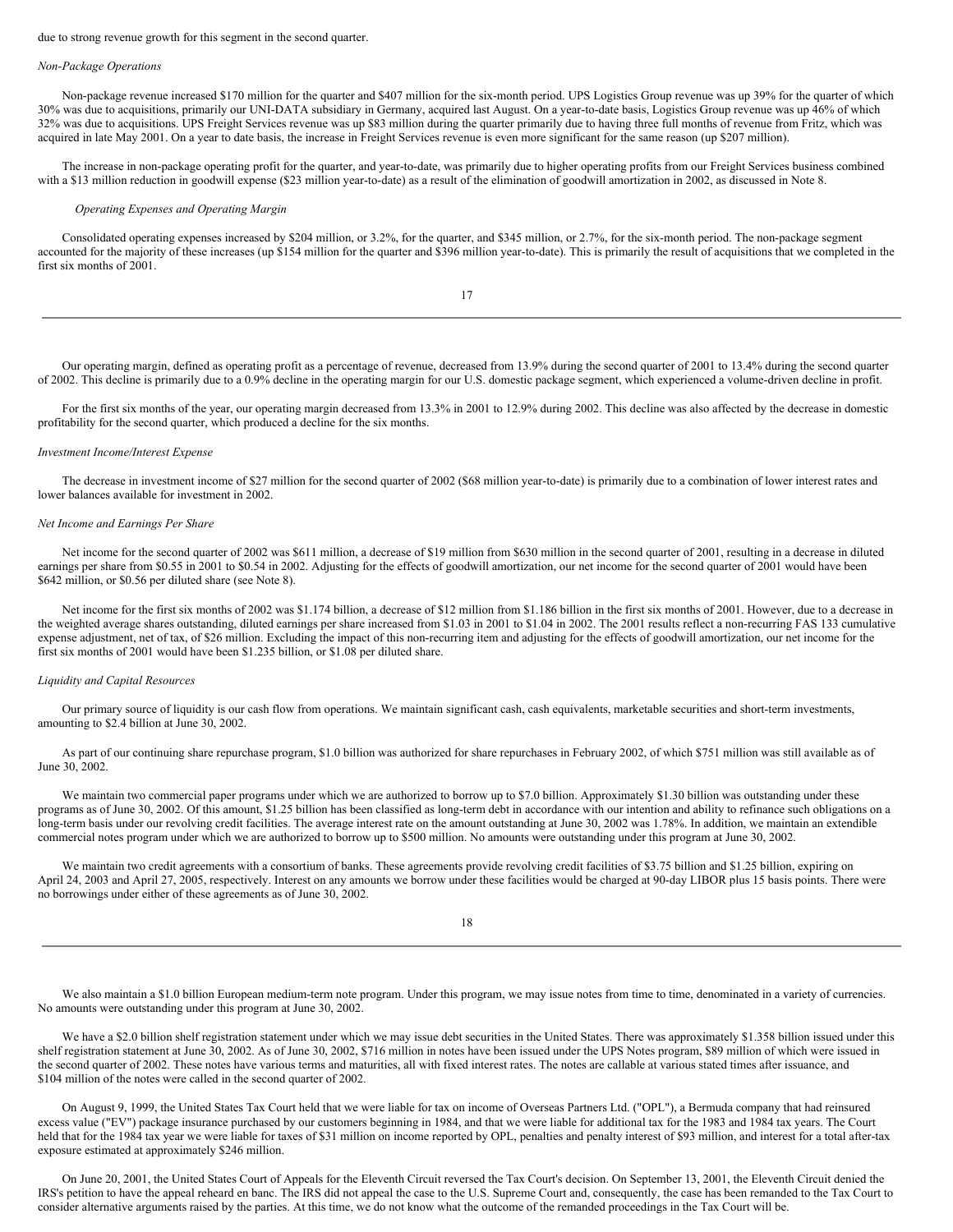The IRS has taken similar positions to those advanced in the Tax Court decision for tax years subsequent to 1984. Tax years 1985 through 1990 currently are docketed in the Tax Court, although no trial date has been set pending resolution of the case that covers the 1984 year. Further, the IRS has issued a report asserting similar positions for the 1991 through 1994 tax years, and we expect the IRS to take similar positions for tax years 1995 through 1999.

In May 2002, we began settlement discussions with the IRS pursuant to mediation conducted by a judge of the Tax Court. Although these settlement discussions are still in process, we and the IRS have reached a tentative basis for settlement of all outstanding tax issues related to EV package insurance. If this tentative basis for settlement becomes final, we expect to receive a refund or credit of some of the amount we previously paid to the IRS.

Many steps are required before the amount of any refund or credit associated with the EV package insurance issues is determined or before a settlement would become final. These steps will likely take at least several months and could take substantially longer. There can be no assurance that the tentative basis for settlement will not materially change, or that it or any other settlement will be approved and finalized. If we are unable to finalize a settlement, we intend to vigorously defend the remanded proceedings in the Tax Court.

There are other outstanding tax issues that are unrelated to EV package insurance for each tax year covered by the tentative basis for settlement. These issues are described below. The IRS will not issue refunds for a given tax year until all matters for that tax year are resolved. Accordingly, we will not be able to determine the availability, timing or amount of any potential refunds until these unrelated tax issues are concluded.

Therefore, since contingencies continue to exist and we cannot accurately predict the availability, timing or amount of a possible refund or credit, we are not in a position to reverse any portion of the tax assessment charges that we recorded after the August 1999 Tax Court decision.

19

The IRS has proposed adjustments, unrelated to the EV package insurance matters discussed above, regarding the allowance of deductions and certain losses, the characterization of expenses as capital rather than ordinary, the treatment of certain income, and our entitlement to the investment tax credit and the research tax credit in the 1985 through 1990 tax years. The proposed adjustments would result in \$16 million of additional income tax expense. Also, the IRS has issued a report taking a similar position with respect to some of these issues for each of the years from 1991 through 1994. This report proposes adjustments that would result in \$155 million in additional income tax expense. For the 1985 through 1994 tax years, unpaid interest on these adjustments through June 30, 2002 could aggregate up to approximately \$463 million, after the benefit of related tax deductions. We expect that we will prevail on substantially all of these issues. Specifically, we believe that our practice of expensing the items that the IRS alleges should have been capitalized is consistent with the practices of other industry participants. The IRS may take similar positions with respect to some of these issues for each of the years 1995 through 2001. The IRS's proposed adjustments include penalties and penalty interest. We believe that the possibility that such penalties and penalty interest will be sustained is remote. We believe that the eventual resolution of these issues will not have a material adverse effect on our financial condition, results of operations or liquidity.

We are named as a defendant in twenty-four pending lawsuits that seek to hold us liable for the collection of premiums for EV insurance in connection with package shipments since 1984. Based on a variety of state and federal tort, contract and statutory claims, these cases generally claim that we failed to remit collected EV premiums to an independent insurer; we failed to provide promised EV insurance; we acted as an insurer without complying with state insurance laws and regulations; and the price for EV insurance was excessive.

These actions were filed after the August 9, 1999 Tax Court decision. As discussed above, on June 20, 2001, the U.S. Court of Appeals for the Eleventh Circuit ruled in our favor and reversed the Tax Court decision.

These twenty-four cases have been consolidated for pre-trial purposes in a multi-district litigation proceeding ("MDL Proceeding") in federal court in New York. The Court has ruled on the pending motions to dismiss, granting our motion to dismiss with respect to all of the plaintiffs' tort cliams and all of their breach of contract claims prior to August 26, 1994. Claims asserted under specific federal statutes, and breach of contract claims commencing on August 26, 1994, may proceed at this time. UPS intends to continue to seek dismissal of these remaining claims. Motions to remand several of these cases to state court are pending.

We believe that the allegations in these cases have no merit and intend to continue to defend them vigorously. The ultimate resolution of these cases cannot presently be determined.

In addition, we are a defendant in various other lawsuits that arose in the normal course of business. We believe that the eventual resolution of these cases will not have a material adverse effect on our financial condition, results of operations or liquidity.

Due to the events of September 11, 2001, increased security requirements for air carriers may be forthcoming; however, we do not anticipate that such measures will have a material adverse effect on our financial condition, results of operations or liquidity. In addition, our insurance premiums have risen and we have taken several actions, including self-insuring certain risks, to mitigate the expense increase.

As of December 31, 2001, we had approximately 232,500 employees (64% of total employees) employed under a national master agreement and various supplemental agreements with local unions affiliated with the International Brotherhood of Teamsters ("Teamsters"). These agreements run through July 31, 2002. The majority of our pilots are employed under a collective bargaining agreement with the Independent Pilots Association, which becomes amendable January 1, 2004. Our airline

20

mechanics are covered by a collective bargaining agreement with Teamsters Local 2727, which became amendable on August 1, 2001. Members of Teamsters 2727 recently voted down a proposed new contract, and negotiations are ongoing with the assistance of the National Mediation Board. In addition, the majority of our ground mechanics who are not employed under agreements with the Teamsters are employed under collective bargaining agreements with the International Association of Machinists and Aerospace Workers. These agreements have various expiration dates between July 31, 2002 and May 31, 2003.

On July 15, 2002, we and the Teamsters reached tentative agreement on a successor to our current national master agreement and all supplemental agreements. The proposed contracts will be sent to the Teamster's membership for a ratification vote in August 2002. We anticipate that the membership will ratify these agreements.

We believe that funds from operations and borrowing programs will provide adequate sources of liquidity and capital resources to meet our expected long-term needs for the operation of our business, including anticipated capital expenditures such as commitments for aircraft purchases, through 2009.

At June 30, 2002, we had unfunded loan commitments totaling \$676 million, consisting of letters of credit of \$64 million and other unfunded lending commitments of \$612 million.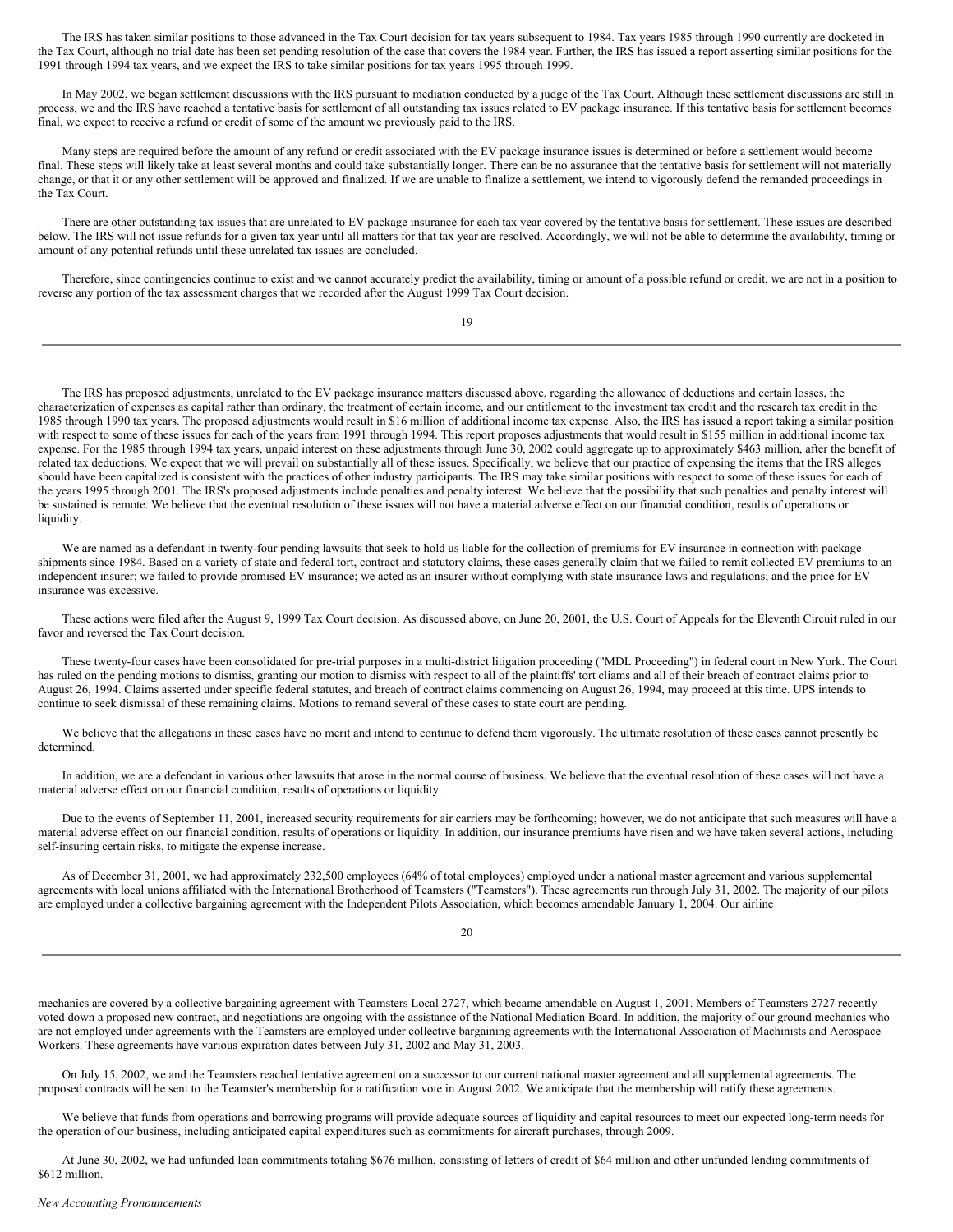Effective January 1, 2002, we adopted FASB Statement No. 142 "Goodwill and Other Intangible Assets" (FAS 142). Under the provisions of FAS 142, goodwill and intangible assets with indefinite lives are no longer amortized, but rather are subjected to periodic impairment testing. The transitional impairment test required by FAS 142 is a two-step process. The first step involves estimating the fair value of each reporting unit that has goodwill assigned to it and comparing the estimated fair value to the reporting unit's carrying value. A second step is required if the reporting unit's estimated fair value is less than its carrying value. The second step of the impairment test involves estimating the fair value of the goodwill and comparing that estimate to the goodwill's carrying value. A shortfall of the goodwill's fair value below carrying value represents the amount of goodwill impairment.

We have completed the first step of the impairment testing described above, but we have not completed the second step. Our approach to determining fair value is primarily based on the use of a discounted cash flow methodology. Pursuant to the results of the first step, there is an indication we may have some limited impairment within our nonpackage segment. The amount of impairment will be determined upon completion of the second step of the impairment test, which will occur by year-end 2002.

Goodwill amortization ceased upon the implementation of FAS 142 on January 1, 2002. See Note 8 to the accompanying consolidated financial statements for a summary of the impact goodwill amortization had on 2001 income and earnings per share.

#### *Forward-Looking Statements*

Except for historical information contained herein, "Management's Discussion and Analysis of Financial Condition and Results of Operations," "Liquidity and Capital Resources" and other parts of this report contain "forward-looking" statements within the meaning of Section 27A of the Securities Act of 1933 and Section 21E of the Securities Exchange Act of 1934. Such forward-looking statements involve certain risks and uncertainties, including statements regarding the intent, belief or current expectations of UPS and its management regarding strategic directions, prospects and future results. Certain factors may cause actual results to differ materially from those contained in the forward-looking statements, including economic and other conditions in the markets in which we operate, governmental regulations, our competitive environment, strikes, work stoppages and slowdowns (or customer behavior in anticipation of such events), increases in aviation and motor fuel prices, cyclical and seasonal fluctuations in our operating results, and other risks discussed in our Form 10-K and other filings with the Securities and Exchange Commission, which discussions are incorporated herein by reference.

21

#### <span id="page-13-0"></span>**Item 3. Quantitative and Qualitative Disclosures About Market Risk**

We are exposed to market risk from changes in foreign currency exchange rates, interest rates, equity prices, and certain commodity prices. All of this market risk arises in the normal course of business, as we do not engage in speculative trading activities. In order to manage the risk arising from these exposures, we utilize a variety of foreign exchange, interest rate, equity and commodity forward contracts, options, and swaps.

Our market risks, hedging strategies, and financial instrument positions at June 30, 2002 are similar to those disclosed in our Annual Report on Form 10-K for the year ended December 31, 2001. During the first six months of 2002, we issued a total of \$225 million of fixed rate notes with various maturities under our UPS Notes program. All of these fixed rate notes were effectively converted to floating interest rates using interest rate swaps. The notes are callable at various stated times after issuance, and \$121 million of the notes were called in the first six months of 2002.

The total fair value asset (liability) of our derivative financial instruments, including derivatives added during the first six months of 2002, is summarized in the following table (in millions):

|                             | <b>June 30,</b><br>2002 | December 31,<br>2001 |
|-----------------------------|-------------------------|----------------------|
|                             |                         |                      |
| <b>Energy Hedges</b>        | 20                      | (27)<br>- \$         |
| Currency Hedges             | $-$                     |                      |
| <b>Interest Rate Hedges</b> | (57)                    | (74)                 |
| <b>Investment Hedges</b>    | 219                     | 214                  |
|                             |                         |                      |
|                             | 182                     | 117                  |
|                             |                         |                      |

The forward contracts, swaps, and options previously discussed contain an element of risk that the couterparties may be unable to meet the terms of the agreements. However, we minimize such risk exposures for these instruments by limiting the counterparties to large banks and financial institutions that meet established credit guidelines. We do not expect to incur any losses as a result of counterparty default.

The information concerning market risk under the sub-caption "Market Risk" of the caption "Management's Discussion and Analysis" on pages 29-31 of our consolidated financial statements contained in our Annual Report on Form 10-K for the year ended December 31, 2001, is hereby incorporated by reference in this Quarterly Report on Form 10-Q.

### <span id="page-13-1"></span> $22$

### **PART II. OTHER INFORMATION**

#### <span id="page-13-2"></span>**Item 1. Legal Proceedings**

For a discussion of legal proceedings affecting us and our subsidiaries, please see Note 4 to our unaudited consolidated financial statements contained herein.

#### <span id="page-13-3"></span>**Item 4. Submission of Matters to a Vote of Security Holders**

Our annual meeting of shareowners was held on May 16, 2002.

Proxies for the meeting were solicited pursuant to Regulation 14A under the Securities Exchange Act of 1934. There was no solicitation in opposition to management's nominees as listed in Item No. 1 in the proxy statement, and all of such nominees were elected.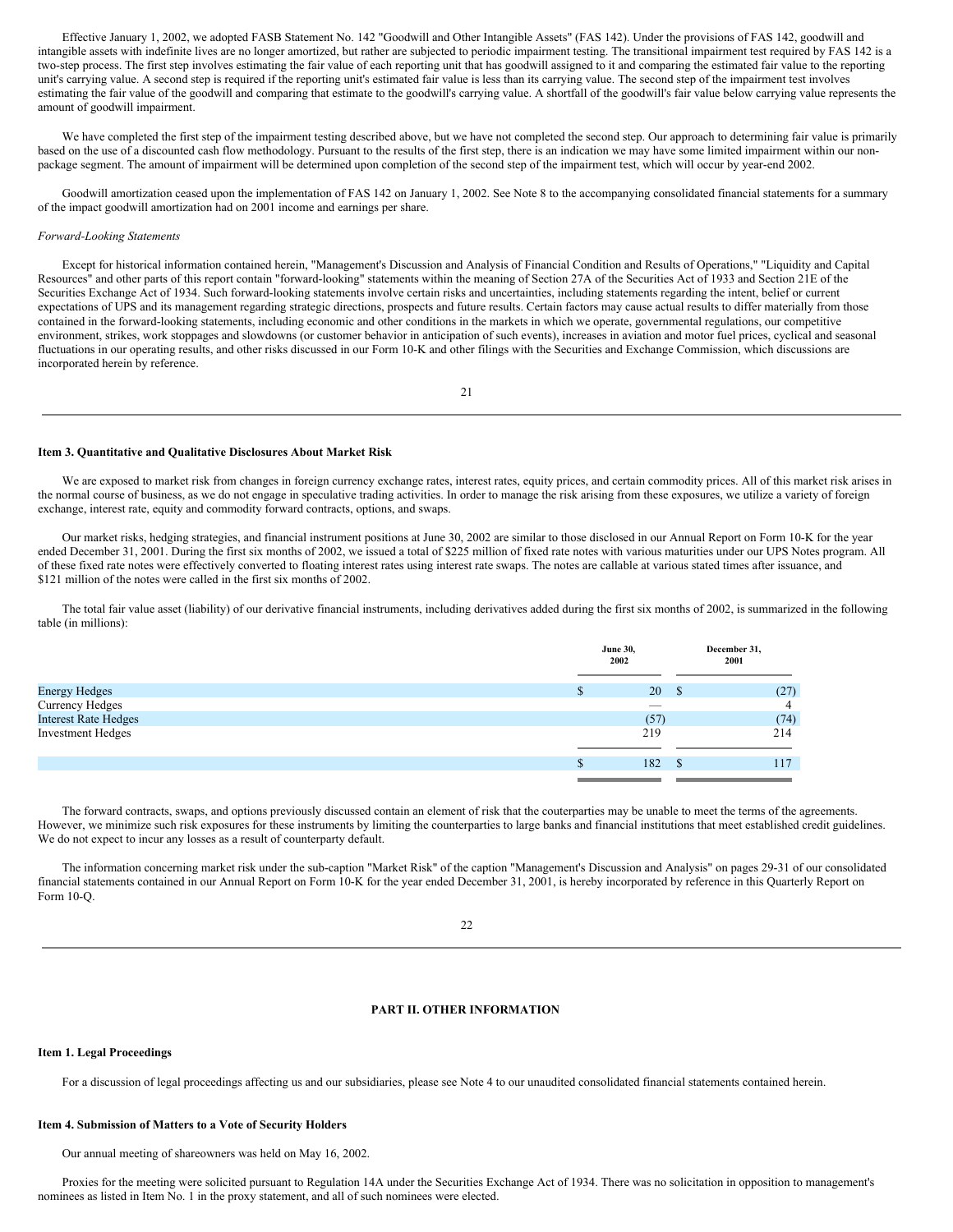1. The results of the voting by the shareowners for directors are presented below.

| <b>Director</b>       |          | <b>Number of Votes</b> | Percent of<br><b>Total Voting</b> |
|-----------------------|----------|------------------------|-----------------------------------|
| William H. Brown, III | For      | 3,944,567,194          | 98.08%                            |
|                       | Withheld | 77,216,586             | 1.92%                             |
| Calvin Darden         | For      | 3,931,844,047          | 97.76%                            |
|                       | Withheld | 89,939,733             | 2.24%                             |
| Michael L. Eskew      | For      | 3,995,332,012          | 99.34%                            |
|                       | Withheld | 26,451,768             | $0.66\%$                          |
| James P. Kelly        | For      | 3,979,727,796          | 98.95%                            |
|                       | Withheld | 42,055,984             | 1.05%                             |
| Ann M. Livermore      | For      | 3,974,725,012          | 98.83%                            |
|                       | Withheld | 47,058,768             | 1.17%                             |
| Gary E. MacDougal     | For      | 3,968,046,693          | 98.66%                            |
|                       | Withheld | 53,737,087             | 1.34%                             |
| Joseph R. Moderow     | For      | 3,989,232,296          | 99.19%                            |
|                       | Withheld | 32,551,484             | 0.81%                             |
| Victor A. Pelson      | For      | 3,975,437,204          | 98.85%                            |
|                       | Withheld | 46,346,576             | 1.15%                             |
| Lea N. Soupata        | For      | 3,868,660,520          | 96.19%                            |
|                       | Withheld | 153, 123, 260          | 3.81%                             |
| Robert M. Teeter      | For      | 3,971,723,454          | 98.76%                            |
|                       | Withheld | 50,060,326             | 1.24%                             |
| John W. Thompson      | For      | 3,981,745,572          | 99.00%                            |
|                       | Withheld | 40,038,208             | 1.00%                             |
| Thomas H. Weidemeyer  | For      | 3,969,701,002          | 98.70%                            |
|                       | Withheld | 52,082,778             | 1.30%                             |

2. The proposal and the results of the voting by the shareowners for ratification of our appointment of independent auditors are presented below.

| <b>Director</b>                                                                                                                                                 |                           | <b>Number of Votes</b>                    | Percent of<br><b>Total Voting</b> |
|-----------------------------------------------------------------------------------------------------------------------------------------------------------------|---------------------------|-------------------------------------------|-----------------------------------|
| To ratify the appointment of Deloitte $&$ Touche LLP, independent<br>auditors, as auditors of UPS and its subsidiaries for the year ending<br>December 31, 2002 | For<br>Against<br>Abstain | 3,958,234,828<br>50,130,352<br>13,410,523 | 98.42%<br>1.25%<br>$0.33\%$       |
|                                                                                                                                                                 | 23                        |                                           |                                   |

#### <span id="page-14-0"></span>**Item 6. Exhibits and Reports on Form 8-K**

#### **(A) Exhibits:**

- 3.1 Form of Restated Certificate of Incorporation of United Parcel Service, Inc., as amended.
- 3.2 Form of Bylaws of United Parcel Service, Inc. (incorporated by reference to Exhibit 3.2 to the registration statement on Form S-4 (No. 333-83349), filed on July 21, 1999, as amended).
- 4.1 Form of Class A Common Stock Certificate (incorporated by reference to Exhibit 4.1 to the registration statement on Form S-4 (No. 333-83349), filed on July 21, 1999, as amended).
- 4.2 Form of Class B Common Stock Certificate (incorporated by reference to Exhibit 4.2 to the registration statement on Form S-4 (No. 333-83349), filed on July 21, 1999, as amended).
- 4.3 Specimen Certificate of  $8^3/8\%$  Debentures due April 1, 2020 (incorporated by reference to Exhibit 4(c) to Registration Statement No. 33-32481, filed December 7, 1989).
- 4.4 Specimen Certificate of 8<sup>3</sup>/8% Debentures due April 1, 2030 (incorporated by reference to Exhibit T-3C to Form T-3 filed December 18, 1997).
- 99.1 Certificate of the Chief Executive Officer Pursuant to 18 U.S.C. Section 1350, as Adopted Pursuant to Section 906 of the Sarbanes-Oxley Act of 2002.
- 99.2 Certificate of the Chief Financial Officer Pursuant to 18 U.S.C. Section 1350, as Adopted Pursuant to Section 906 of the Sarbanes-Oxley Act of 2002.

#### **(B) Reports on Form 8-K:**

The Company filed a Form 8-K Current Report on July 11, 2002 (Date of Earliest Event Reported: July 10, 2002), providing an update to second quarter operating and financial performance and an update to ongoing labor negotiations.

The Company filed a Form 8-K Current Report on July 12, 2002 (Date of Earliest Event Reported: July 12, 2002), reporting second quarter financial results and the planned registration of a secondary public offering associated with the inclusion of the Company's Class B common stock in the Standard & Poor's 500 Index.

The Company filed a Form 8-K Current Report on July 17, 2002 (Date of Earliest Event Reported: July 16, 2002), reporting that the Company had reached a tentative agreement with the International Brotherhood of Teamsters on a new six-year labor contract to replace the agreement expiring on July 31, 2002.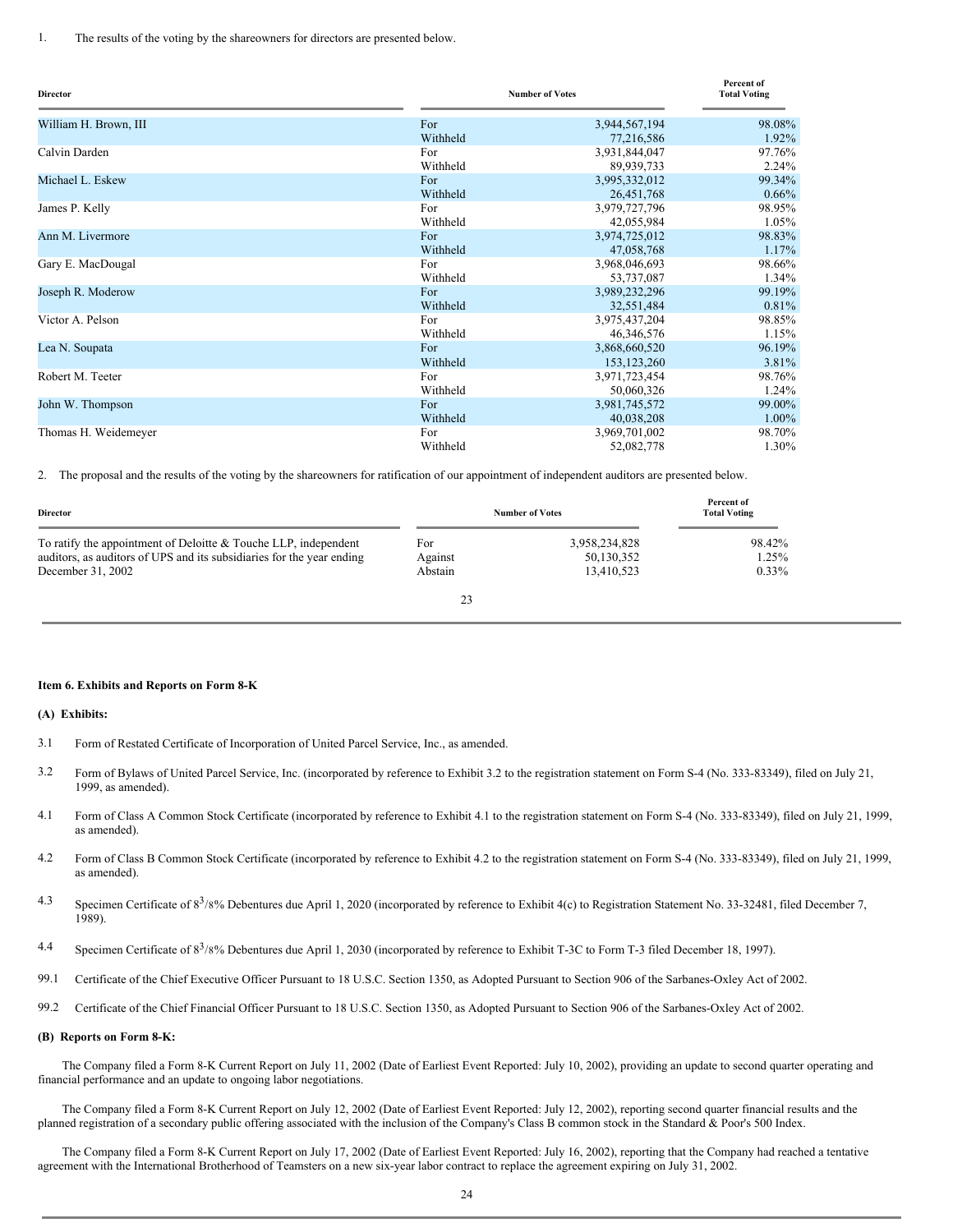### <span id="page-15-1"></span>**SIGNATURES**

Pursuant to the requirements of the Securities Exchange Act of 1934, the registrant has duly caused this report to be signed on its behalf by the undersigned thereunto duly authorized.

|                       |     | UNITED PARCEL SERVICE, INC.<br>(Registrant)                                                                                                       |
|-----------------------|-----|---------------------------------------------------------------------------------------------------------------------------------------------------|
| Date: August 14, 2002 | By: | /s/ D. SCOTT DAVIS                                                                                                                                |
|                       |     | D. Scott Davis<br>Senior Vice President, Treasurer and<br>Chief Financial Officer<br>(Duly Authorized Officer and<br>Principal Financial Officer) |

25

<span id="page-15-0"></span>QuickLinks

PART I. FINANCIAL [INFORMATION](#page-0-0)

Item 1. Financial [Statements](#page-0-1)

UNITED PARCEL SERVICE, INC. AND SUBSIDIARIES NOTES TO UNAUDITED [CONSOLIDATED](#page-3-0) FINANCIAL STATEMENTS

Item 2. [Management's](#page-8-0) Discussion and Analysis of Financial Condition and Results of Operations

Item 3. [Quantitative](#page-13-0) and Qualitative Disclosures About Market Risk

### PART II. OTHER [INFORMATION](#page-13-1)

Item 1. Legal [Proceedings](#page-13-2) Item 4. [Submission](#page-13-3) of Matters to a Vote of Security Holders Item 6. [Exhibits](#page-14-0) and Reports on Form 8-K

**[SIGNATURES](#page-15-1)**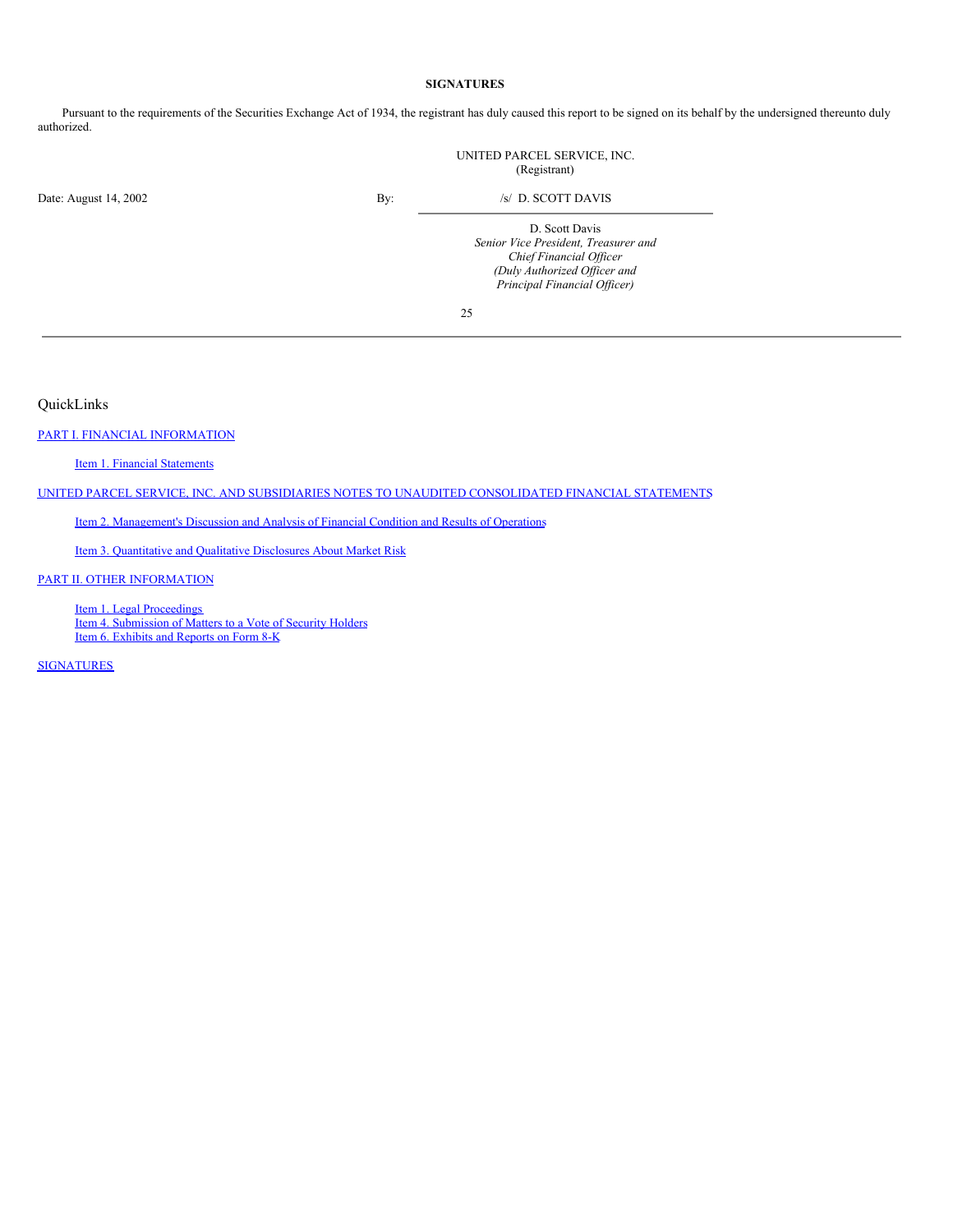#### **CERTIFICATE OF AMENDMENT**

#### <span id="page-16-0"></span>**OF**

### **RESTATED CERTIFICATE OF INCORPORATION**

**\* \* \* \* \***

United Parcel Service, Inc., a corporation organized and existing under and by virtue of the Delaware General Corporation Law (the "Company"), DOES HEREBY CERTIFY:

FIRST: That at a meeting of the Board of Directors of the Company, resolutions were adopted setting forth a proposed amendment to the Restated Certificate of Incorporation of the Company, declaring the amendment to be advisable and directing that the amendment be considered by the Company's shareowners at the Company's next annual meeting of shareowners. The resolutions setting forth the proposed amendment are as follows:

WHEREAS, it is in the best interests of the Company and its shareowners for the Company to amend its Certificate of Incorporation to clarify the definition of "permitted transferee" as it applies to lending institutions as provided in the Restated Certificate of Incorporation of United Parcel Service, Inc. (the "Amendment") as reviewed by the Directors of the Company;

NOW, THEREFORE, BE IT RESOLVED, that, subject to approval by the shareowners of the Company, subparagraph (c)(16)(i)(H) of Article Fourth of the Company's Certificate of Incorporation shall be deleted in its entirety and replaced with the following:

"a lending institution in connection with a pledge of shares by a person who either (1) was a holder on the Public Offering Date of the shares being pledged or (2) was an employee of the Company or one of its subsidiaries on the date of the pledge of such shares; and such shares are pledged as bona fide collateral for a loan to such person provided such lending institution agrees in writing to immediately offer to sell such shares to the Corporation in the event such lending institution forecloses on such shares;"

BE IT FURTHER RESOLVED, that the Amendment be submitted to the shareowners of the Company for their approval at the next annual meeting of shareowners;

BE IT FURTHER RESOLVED, that, subject to approval by the shareowners, the Chief Executive Officer or the Secretary of the Company or either of them, be and such officers hereby are, authorized, empowered and directed to make and execute a Certificate of Amendment to the Company's Certificate of Incorporation, which shall be in substantially the same form as the Amendment, but with such changes or additions thereto as such officer shall deem to be in the best interests of the Company, the execution of the same containing any such changes or additions being deemed to evidence conclusively the decision that such changes or additions are approved and in the best interests of the Company.

SECOND: That thereafter, at the annual meeting of shareowners of the Company duly called and held on May 12, 2000, upon notice in accordance with Section 222 of the Delaware General Corporation Law, the necessary number of shares as required by statute were voted in favor of the amendment.

THIRD: That the foregoing amendment was duly adopted in accordance with the provisions of Section 242 of the Delaware General Corporation Law.

IN WITNESS WHEREOF, United Parcel Service, Inc. has caused this certificate to be signed by Joseph R. Moderow, its Secretary, this 15th day of May, 2000.

UNITED PARCEL SERVICE, INC.

By: /s/ JOSEPH R. MODEROW

<span id="page-16-1"></span>JOSEPH R. MODEROW, *Secretary*

**RESTATED CERTIFICATE OF INCORPORATION OF UNITED PARCEL SERVICE, INC. (ORIGINALLY INCORPORATED ON JULY 15, 1999)**

United Parcel Service, Inc., a corporation organized and existing under the laws of the State of Delaware, hereby certifies as follows:

FIRST: The name of the Corporation is United Parcel Service, Inc.

SECOND: The address of the Corporation's registered office in the State of Delaware is Corporation Trust Center, 1209 Orange Street, in the City of Wilmington, County of New Castle. The name of its registered agent at this address is The Corporation Trust Company.

THIRD: The purpose of the Corporation is to engage in any lawful act or activity for which corporations may be organized under the Delaware General Corporation Law.

FOURTH: (a) The total number of shares of stock that the Corporation has authority to issue is 10,400,000,000, of which:

(i) 1,533,333,333 shares shall be shares of Class A-1 Common Stock, par value \$.01 per share (the "Class A-1 Common Stock");

(ii) 1,533,333,333 shares shall be shares of Class A-2 Common Stock, par value \$.01 per share (the "Class A-2 Common Stock");

(iii) 1,533,333,334 shares shall be shares of Class A-3 Common Stock, par value \$.01 per share (the "Class A-3 Common Stock");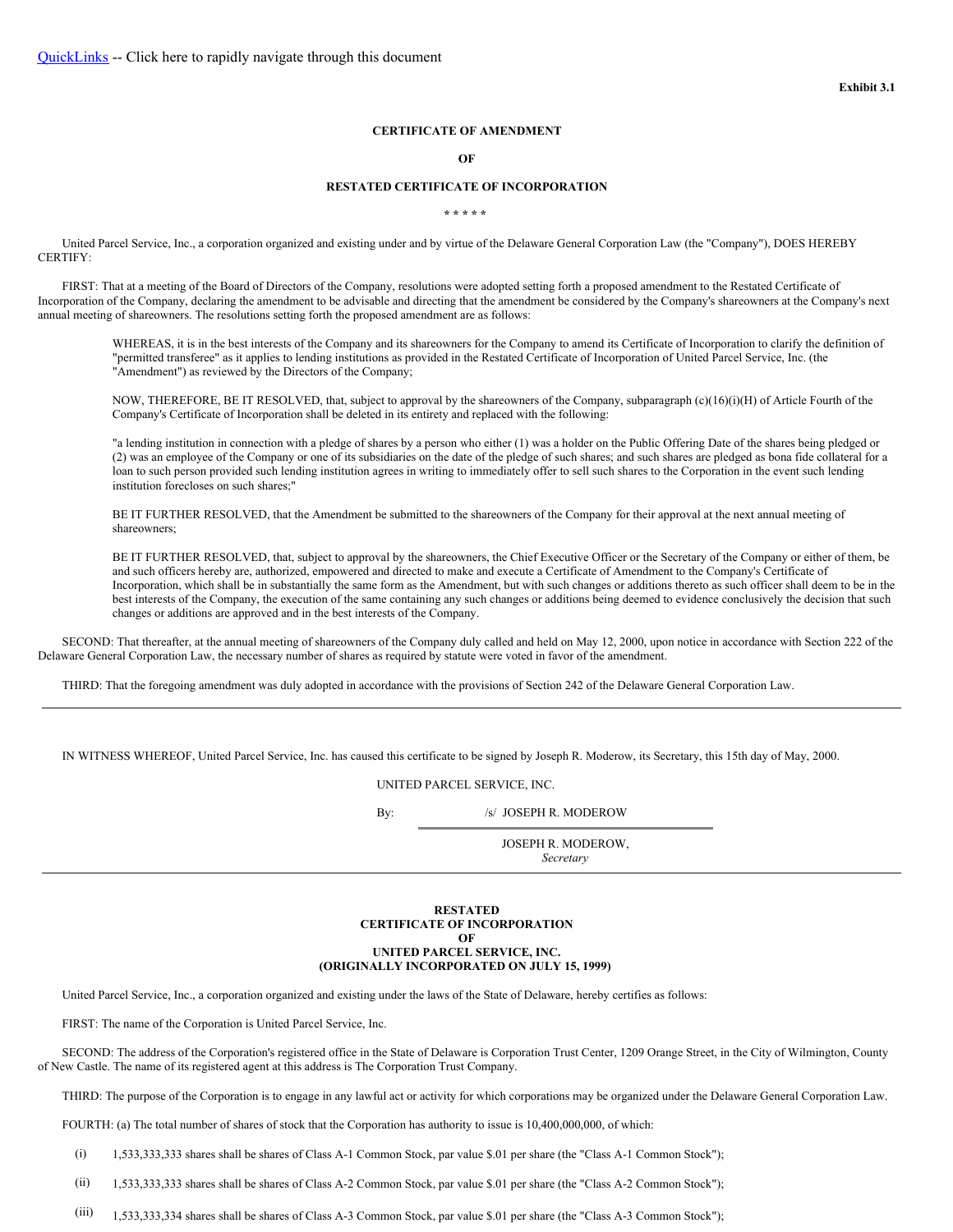(iv) 5,600,000,000 shares shall be shares of Class B Common Stock, par value \$.01 per share (the "Class B Common Stock"); and

(v) 200,000,000 shares shall be shares of Preferred Stock, par value \$.01 per share (the "Preferred Stock").

The Class A-1 Common Stock, the Class A-2 Common Stock, the Class A-3 Common Stock and the Class B Common Stock are referred to collectively as the "Common Stock".

(b) The number of authorized shares of any class or classes of stock may be increased or decreased (but not below the number of shares thereof then outstanding) by the affirmative vote of the holders of a majority of the votes entitled to be cast by the holders of the Common Stock, voting together as a single class, irrespective of the provisions of Section 242(b)(2) of the Delaware General Corporation Law or any corresponding provision hereinafter enacted.

(c) The following is a statement of the relative powers, preferences and participating, optional or other special rights, and the qualifications, limitations and restrictions of the classes of Common Stock:

- (1) Except as otherwise set forth in this Article Fourth, the relative powers, preferences and participating, optional or other special rights, and the qualifications, limitations or restrictions of each class of Common Stock shall be identical in all respects.
- (2) Subject to the rights of the holders of Preferred Stock, holders of each class of Common Stock shall be entitled to receive such dividends and other distributions in cash, stock of any corporation (other than Common Stock) or property of the Corporation as may be declared thereon by the Board of Directors from time to time out of assets or funds of the Corporation legally available therefor, and shall share equally on a per share basis in all such dividends and other distributions. In the case of dividends or other distributions payable in Common Stock, including distributions pursuant to stock splits or divisions of Common Stock: (i) only shares of Class A-1 Common Stock shall be paid or distributed with respect to Class A-1 Common

Stock; (ii) only shares of Class A-2 Common Stock shall be paid or distributed with respect to Class A-2 Common Stock; (iii) only shares of Class A-3 Common Stock shall be paid or distributed with respect to Class A-3 Common Stock; and (iv) only shares of Class B Common Stock shall be paid or distributed with respect to Class B Common Stock. No class of Common Stock may be reclassified, subdivided or combined unless the reclassification, subdivision or combination occurs simultaneously and in the same proportion for each class of Common Stock, except that Class A-1 Common Stock, Class A-2 Common Stock and Class A-3 Common Stock may be reclassified as a single class of common stock at any time after 540 days after November 9, 1999 (the "Public Offering Date") without any reclassification of Class B Common Stock.

- (3) (A) At every meeting of the stockholders of the Corporation in connection with the election of directors and all other matters submitted to a vote of stockholders: (i) every holder of Class A-1 Common Stock, Class A-2 Common Stock or Class A-3 Common Stockshall be entitled to ten votes in person or by proxy for each share of Class A-1 Common Stock, Class A-2 Common Stock and Class A-3 Common Stock registered in his or her name on the transfer books of the Corporation; and (ii) every holder of Class B Common Stock shall be entitled to one vote in person or by proxy for each share of Class B Common Stock registered in his or her name on the transfer books of the Corporation. Except as otherwise required by law or by this Article Fourth, the holders of each class of Common Stock shall vote together as a single class, subject to any right that may be conferred upon holders of Preferred Stock to vote together with holders of Common Stock on all matters submitted to a vote of stockholders of the Corporation.
	- (B) Except as otherwise provided by law, the provisions of this Restated Certificate of Incorporation shall not be modified, revised, altered or amended, repealed or rescinded, in whole or in part, without the approval of the holders of a majority of the votes entitled to be cast by the holders of each class of Common Stock, voting together as a single class; *provided*, *however*, that any proposal to modify, revise, alter or amend this Restated Certificate of Incorporation in any manner that would alter or change the powers, preferences or special rights of the shares of any class of Common Stock so as to affect them adversely also will require the approval of the holders of a majority of the votes entitled to be cast by the holders of the shares of the class so affected by the proposed amendment, voting separately as a class. An increase in the authorized number of shares of any class or classes of stock of the Corporation or creation, authorization or issuance of any securities convertible into, or warrants, options or similar rights to purchase, acquire or receive, shares of any such class or classes of stock, shall be deemed not to affect adversely the powers, preferences or special rights of the shares of any class of Common Stock.
	- (4) In the event of any dissolution, liquidation or winding up of the affairs of the Corporation, whether voluntary or involuntary, after payment in full of the amounts required to be paid to the holders of Preferred Stock, the remaining assets and funds of the Corporation shall be distributed pro rata to the holders of shares of Common Stock. For purposes of this paragraph (c)(4), the voluntary sale, conveyance, lease, exchange or transfer (for cash, shares of stock, securities or other consideration) of all or substantially all of the assets of the Corporation or a consolidation or merger of the Corporation with one or more other corporations (whether or not the Corporation is the corporation surviving the consolidation or merger) shall not be deemed to be a liquidation, dissolution or winding up, voluntary or involuntary.
	- (5) In case of any reorganization or any consolidation of the Corporation with one or more other corporations or a merger of the Corporation with another corporation, each holder of a share of Common Stock of any class shall be entitled to receive with respect to that share the same kind and amount of shares of stock and other securities and property (including cash)

receivable upon the reorganization, consolidation or merger by a holder of a share of any other class of Common Stock.

- (6) Each record holder of shares of Class A-1 Common Stock, Class A-2 Common Stock or Class A-3 Common Stock may convert any or all of those shares into an equal number of shares of Class B Common Stock; *provided*, *however*, that: (i) no share of Class A-1 Common Stock may be converted into a share of Class B Common Stock before 180 days after the Public Offering Date; (ii) no share of Class A-2 Common Stock may be converted into a share of Class B Common Stock before 360 days after the Public Offering Date; and (iii) no share of Class A-3 Common Stock may be converted into a share of Class B Common Stock before 540 days after the Public Offering Date. A record holder of shares of Class A-1 Common Stock, Class A-2 Common Stock or Class A-3 Common Stock may effect a voluntary conversion of any or all of those shares in accordance with this paragraph (c)(6) by surrendering the certificates for the number of shares to be converted, accompanied by any required tax transfer stamps and by a written notice by the record holder to the Corporation stating that such record holder desires to convert such shares into the same number of shares of Class B Common Stock and requesting that the Corporation issue such shares of Class B Common Stock to persons named therein, setting forth the number of shares of Class B Common Stock to be issued to each such person and the denominations in which the certificates therefor are to be issued. To the extent permitted by law, such a voluntary conversion shall be deemed to have been effected at the close of business on the date of surrender. Shares of Class B Common Stock may not be converted into shares of Class A-1 Common Stock, Class A-2 Common Stock or Class A- 3 Common Stock.
- (7) Shares of Class A-1 Common Stock may not be transferred to anyone other than a permitted transferee prior to 180 days after the Public Offering Date. Shares of Class A-2 Common Stock may not be transferred to anyone other than a permitted transferee prior to 360 days after the Public Offering Date. Shares of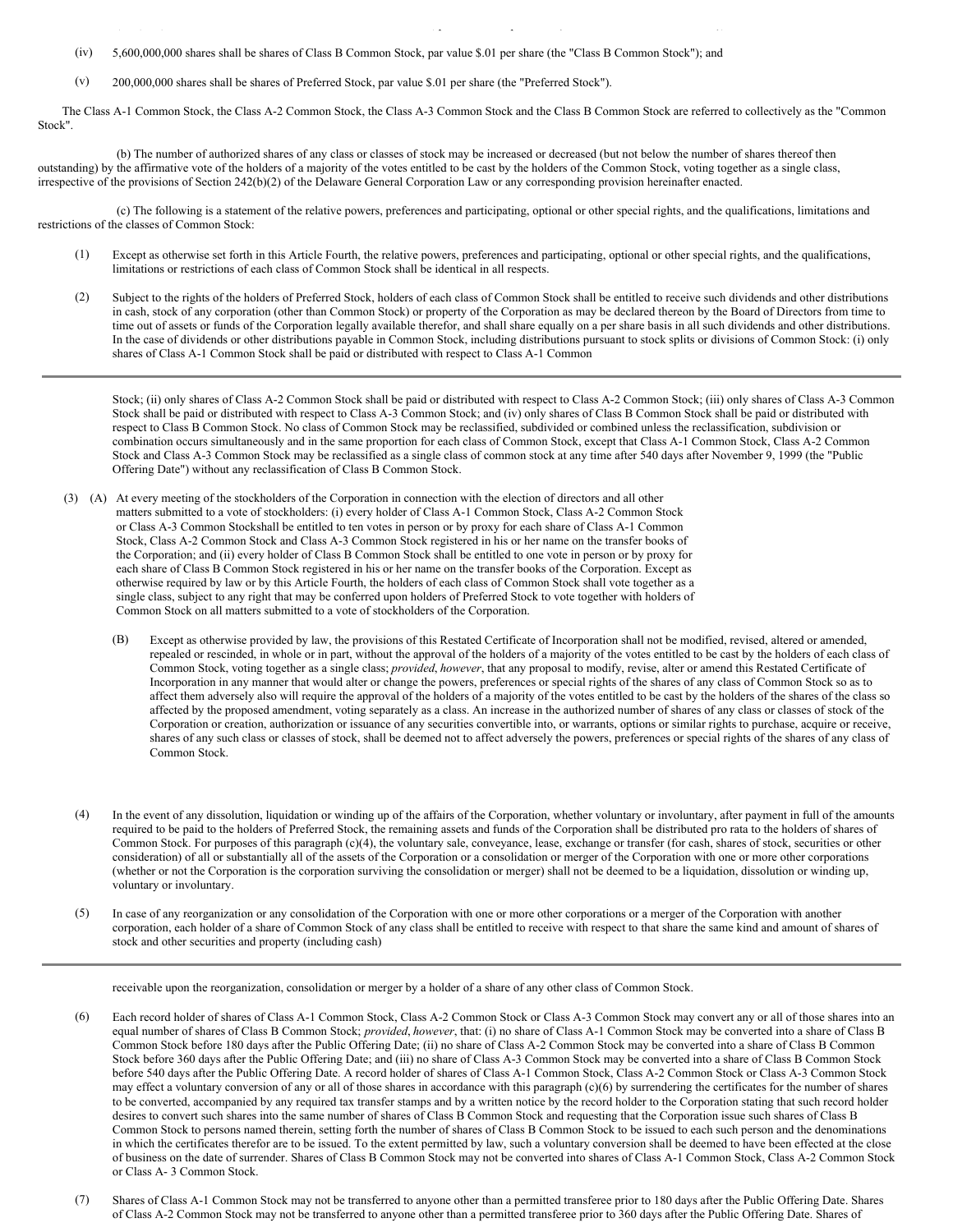Class A-3 Common Stock may not be transferred to anyone other than a permitted transferee prior to 540 days after the Public Offering Date. For purposes of this paragraph  $(c)(7)$ , the terms "transferred" and "permitted transferee" have the meanings set forth in paragraph  $(c)(16)$ . Except as provided in this paragraph  $(c)$ (7), any purported transfer of shares of Class A-1 Common Stock, Class A-2 Common Stock or Class A-3 Common Stock prior to the applicable date referred to in this paragraph (c)(7) shall be void. Shares of Class A-1 Common Stock, Class A-2 Common Stock and Class A-3 Common Stock may be transferred to a permitted transferee prior to the applicable date referred to in this paragraph (c)(7), and such permitted transferee will take such shares subject to the provisions of this paragraph (c)(7).

- (8) Each share of Class A-1 Common Stock, Class A-2 Common Stock and Class A-3 Common Stock shall automatically convert into one share of Class B Common Stock upon the transfer of that share if (i) the transfer is permitted by paragraph (c)(7) of this Article Fourth and (ii) after the transfer, the share is not owned by a permitted transferee. For purposes of this paragraph (c)(8), the term "permitted transferee" has the meaning set forth in paragraph (c)(16).
- (9) Shares of Class A-1 Common Stock, Class A-2 Common Stock and Class A-3 Common Stock shall be transferred on the books of the Corporation, and a new certificate therefor issued, upon presentation at the office of the Secretary of the Corporation (or at such additional place or places as may from time to time be designated by the Secretary of the Corporation) of the certificate for the shares, in proper form for transfer and accompanied by all requisite stock transfer tax stamps, only if the certificate when so presented is accompanied by an affidavit from the record holder stating that the certificate is being presented to effect a transfer of the shares to a permitted transferee. The affidavit of a record holder furnished pursuant to this paragraph (c)(9) shall be verified as of a date not earlier than five days prior to the date of delivery of the affidavit, and, where the record holder is a corporation or

partnership, shall be verified by an officer of the corporation or by a general partner of the partnership, as the case may be.

- (10) Any person (other than a permitted transferee) who takes shares of Class A-1 Common Stock, Class A-2 Common Stock and Class A-3 Common Stock in a transfer that complies with the provisions of this paragraph (c) may treat the endorsement on the certificate representing such shares, or the instrument of transfer accompanying such shares, as authorizing such person on behalf of the transferor to convert the shares in the manner provided in paragraph (c)(6) for the purpose of registering the transfer to such person of the shares of Class B Common Stock issuable upon conversion, and to give on behalf of the transferor the written notice of conversion above required, and may convert such shares of Class A-1 Common Stock, Class A-2 Common Stock and Class A-3 Common Stock accordingly.
- (11) Every certificate for shares of Class A-1 Common Stock, Class A-2 Common Stock and Class A-3 Common Stock shall bear a legend on its face reading as follows:

"The shares of Common Stock represented by this certificate may not be transferred (which term includes, without limitation, buying a put option, selling a call option or entering into any other hedging or insurance transaction relating to the shares) to any person in connection with a transfer that does not meet the qualifications set forth in paragraphs (c)(7) and (c)(8) of Article Fourth of the Restated Certificate of Incorporation of this Corporation, and no person who receives the shares represented by this certificate in connection with a transfer that does not meet the qualifications prescribed by paragraphs  $(c)(7)$  and  $(c)(8)$  of Article Fourth is entitled to own or to be registered as the record holder of the shares of Common Stock represented by this certificate, but the record holder of this certificate may at any time (except as provided in paragraph (c)(6) of Article Fourth) convert the shares of Common Stock represented by this certificate into the same number of shares of Class B Common Stock for purposes of effecting the sale or other disposition of the shares of Class B Common Stock to any person. Each holder of this certificate, by accepting the certificate, accepts and agrees to all of the foregoing."

- (12) Upon any conversion of shares of Class A-1 Common Stock, Class A-2 Common Stock and Class A-3 Common Stock into shares of Class B Common Stock pursuant to the provisions of paragraph (c)(6), any dividend, for which the record date or payment date is subsequent to the conversion, that has been declared on the shares of Class A-1 Common Stock, Class A-2 Common Stock or Class A-3 Common Stock so converted shall be deemed to have been declared, and shall be payable, with respect to the shares of Class B Common Stock into or for which the shares of Class A-1 Common Stock, Class A-2 Common Stock or Class A-3 Common Stock are so converted, and any such dividend that is declared on the shares of Class A-1 Common Stock, Class A-2 Common Stock and Class A-3 Common Stock payable in shares of Class A-1 Common Stock, Class A-2 Common Stock and Class A-3 Common Stock shall be deemed to have been declared, and shall be payable, in shares of Class B Common Stock.
- (13) Any shares of Class A-1 Common Stock, Class A-2 Common Stock or Class A-3 Common Stock that have been converted in to shares of Class B Common Stock will be retired with no further action by the Corporation, and will resume the status of authorized and unissued Class A-1 Common Stock, Class A-2 Common Stock or Class A-3 Common Stock, respectively.
- (14) The Corporation at all times shall reserve and keep available, out of its authorized but unissued Class B Common Stock, at least the number of shares of Class B Common Stock that would become issuable upon the conversion of all shares of Class A-1 Common Stock, Class A-2 Common Stock and Class A-3 Common Stock then outstanding.
- (15) In connection with any transfer or conversion of any shares of any class of Common Stock pursuant to or as permitted by the provisions of this paragraph (c), or in connection with the

making of any determination referred to in this paragraph (c), neither the Corporation nor any director, officer, employee or agent of the Corporation shall be liable in any manner for any action taken or omitted in good faith.

- (16) For purposes of this Article Fourth, the following terms have the following meanings:
	- (i) A "permitted transferee" means:
		- (A) the transferor's spouse or child, provided that (1) the transferor was a holder on the Public Offering Date of the shares being transferred and the transfer occurs within 540 days of such date; or (2) the transferor is an employee of the corporation or one of its subsidiaries;
		- (B) a trust for the sole benefit of the transferor or the transferor's spouse or child provided that (1) the transferor was a holder on the Public Offering Date of the shares being transferred and the transfer occurs within 540 days of such date; or (2) the transferor is an employee of the corporation or one of its subsidiaries;
		- (C) an individual retirement account that receives shares of Class A-1 Common Stock, Class A-2 Common Stock or Class A-3 Common Stock, provided that (1) the transferor is an employee benefit plan sponsored by the Corporation or any of its subsidiaries, (2) the transferor is a distributee of an employee benefit plan described in subclause (1) or (3) the transferor is an individual retirement account for the benefit of a distributee described in subclause (2);
		- (D) the beneficial owner of an individual retirement account, provided that the transferor is such individual retirement account; and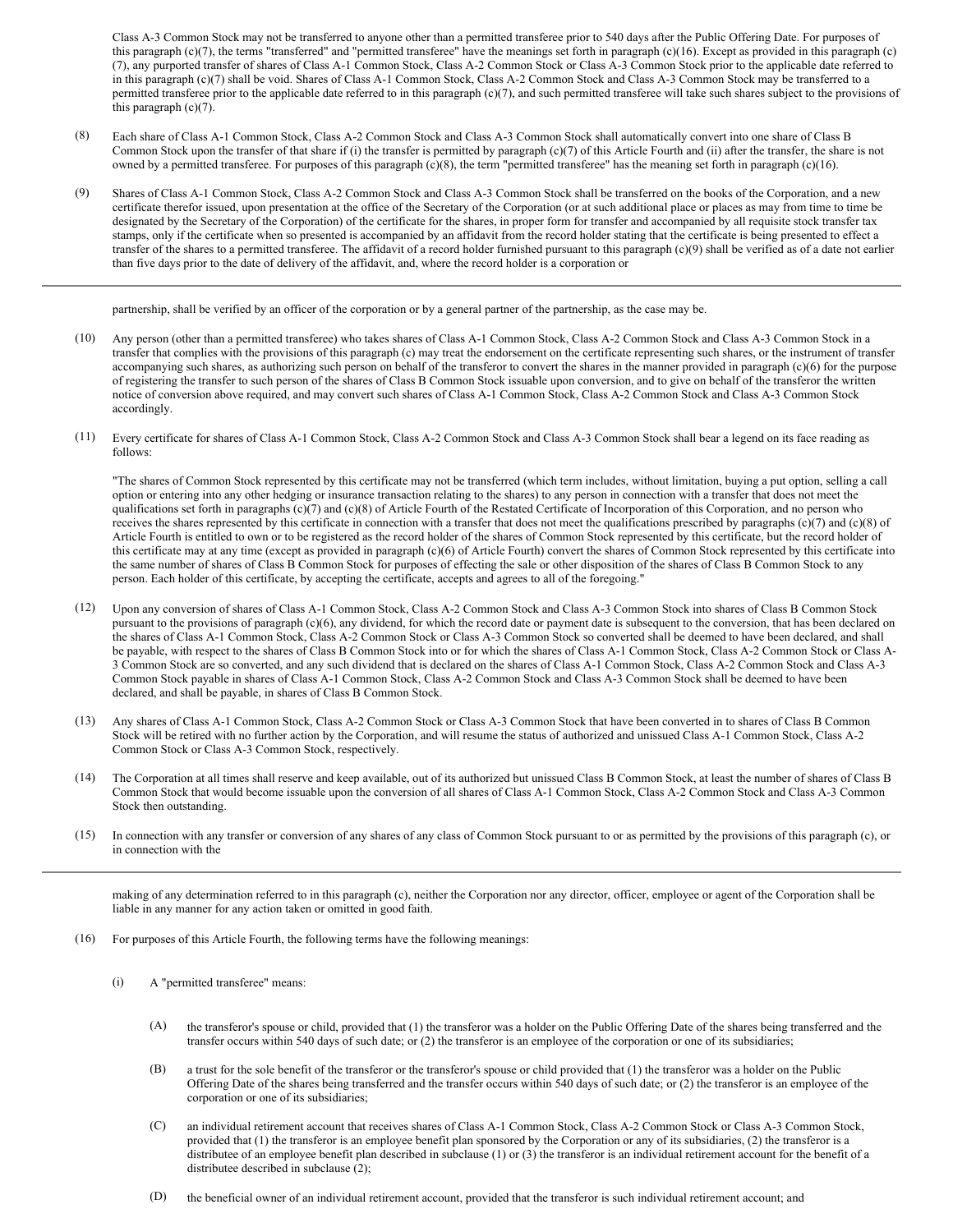- (E) the estate of a deceased holder of shares provided that (1) the deceased holder was a holder on the Public Offering Date of the shares being transferred and the transfer occurs within 540 days of such date; or (2) the deceased was an employee of the Corporation or one of its subsidiaries on the date of death; and such transfer was pursuant to the deceased holder's will or the laws of distribution;
- (F) the beneficiary of an estate referred to in clause (E) above, provided that the transferor is such estate and such beneficiary is the spouse or child of the deceased or a trust for the sole benefit of such spouse or child;
- (G) an employee benefit plan sponsored by the Corporation or any of its subsidiaries;
- (H) a bank or trust company in connection with a pledge of shares by a person who either (1) was a holder on the Public Offering Date of the shares being pledged or (2) was an employee of the Corporation or one if its subsidiaries on the date of the pledge of such shares; and such shares are pledged as bona fide collateral for a loan to such person provided such lending institution agrees in writing to immediately sell such shares to the Corporation in the event such lending institution forecloses on such shares;
- (I) a charitable organization that agrees in writing to sell such shares to the Corporation immediately following the transfer;
- (J) the Corporation or any of its subsidiaries;
- (K) any distributee of an employee benefit plan sponsored by the Corporation or any of its subsidiaries pursuant to the terms of such plan, provided that the transferor is such employee benefit plan; and
- (L) an employee of the Corporation or any of its subsidiaries, provided that the transferor is the Corporation or any of its subsidiaries.
- (ii) A "transfer" (and the related term "transferred") means any sale, pledge, gift, assignment or other transfer of any ownership or voting interest in any share of Class A-1 Common Stock, Class A-2 Common Stock or Class A-3 Common Stock, including:
	- (A) any offer, pledge, sale, contract to sell, sale of any option or contract to purchase, purchase of any option or contract to sell, grant of any option, right or warrant to purchase, loan or other direct or indirect transfer or disposal of: (1) any shares of Class A-1 Common Stock, Class A-2 Common Stock or Class A-3 Common Stock; (2) any securities convertible into or exercisable or exchangeable for Class A-1 Common Stock, Class A-2 Common Stock or Class A-3 Common Stock; or (3) any shares of Class B Common Stock into which the shares of Class A-1 Common Stock, Class A-2 Common Stock or Class A-3 Common Stock are convertible; or
	- (B) entry into any swap or other arrangement (including by way of insurance) that transfers to another, in whole or in part, any of the economic consequences of ownership of any shares of Class A-1 Common Stock, Class A-2 Common Stock or Class A-3 Common Stock or any shares of Class B Common Stock into which the shares of Class A-1 Common Stock, Class A-2 Common Stock or Class A-3 Common Stock are convertible;

whether any transaction described in clause (A) or (B) above is to be settled by delivery of Class A-1 Common Stock, Class A-2 Common Stock or Class A-3 Common Stock, Class B Common Stock or other securities, in cash or otherwise.

(d) All rights to vote and all voting power shall be vested exclusively in the holders of Common Stock, except as otherwise expressly provided by the Board of Directors in connection with the issuance of any shares of Preferred Stock pursuant to Article Fifth of this Restated Certificate of Incorporation or as otherwise expressly required by the law of the State of Delaware. At every meeting of stockholders duly called and held at which a quorum is present (i) in all matters other than the election of directors, a majority of the votes that could be cast at the meeting upon a given question and (ii) in the case of the election of directors, a plurality of the votes that could be cast at the meeting upon the election, by the holders who are present in person or by proxy, shall be necessary, in addition to any vote or other action that may be expressly required by the provisions of this Restated Certificate of Incorporation or by the law of the State of Delaware, to decide the question or election.

FIFTH: The Board of Directors shall have authority to issue shares of Preferred Stock from time to time on such terms as it may determine, and to divide the Preferred Stock into one or more series. In connection with the creation of any such series, the Board of Directors shall have authority to fix by the resolution or resolutions providing for the issue of shares thereof the designations, voting powers, preferences and relative participating, optional or other special rights of such series, and the qualifications, limitations or restrictions thereof, to the full extent now or hereafter permitted by law.

SIXTH: The number of directors of the Corporation constituting the whole Board shall be fixed in the manner provided in the by-laws. The election of directors need not be by ballot unless the by-laws so require.

SEVENTH: In furtherance and not in limitation of the powers conferred by the laws of the State of Delaware, the Board of Directors is expressly authorized to make, alter, amend and repeal the by-laws of the Corporation, in any manner not inconsistent with the laws of the State of Delaware or this Restated Certificate of Incorporation.

EIGHTH: No holder of stock of any class of the Corporation shall have any preemptive or preferential right of subscription to any shares of any class of stock of the Corporation whether now or hereafter authorized, or to any obligation convertible into stock of the Corporation, or any right of subscription therefor, other than such rights, if any, as the Board of Directors in its discretion may from time to time determine.

NINTH: A director of the Corporation shall not be personally liable to the Corporation or its stockholders for monetary damages for breach of fiduciary duty as a director, except for liability (i) for any breach of the director's duty of loyalty to the Corporation or its stockholders, (ii) for acts or omissions not in good faith or which involve intentional misconduct or a knowing violation of law, (iii) under Section 174 of the Delaware General Corporation Law, or (iv) for any transaction from which the director derived an improper personal benefit. Any repeal or modification of this Article Ninth shall be prospective only, and shall not adversely affect any elimination or limitation of the personal liability of a director of the Corporation existing at the time of such repeal or modification.

TENTH: Subject to the rights of the holders of any series of Preferred Stock, any action required or permitted to be taken by the stockholders of the Corporation must be effected at a duly called annual or special meeting of such holders and may not be effected by any consent in writing by such holders. Subject to the rights of the holders of any series of Preferred Stock, special meetings of stockholders of the Corporation may be called only by the Chairman of the Board or by the Board of Directors pursuant to a resolution. Business transacted at any special meeting of stockholders shall be confined to the purpose or purposes of the meeting as stated in the notice of the meeting. Notwithstanding anything contained in this Restated Certificate of Incorporation to the contrary, any amendment to or deletion of this Article Tenth shall require the affirmative vote of the holders of at least 80% of the voting power of all outstanding shares of capital stock of the Corporation entitled to vote generally in the election of directors.

ELEVENTH: (a) So long as any person (as defined in this Article Eleventh) is the beneficial owner (as defined in this Article Eleventh) of more than 25% of the voting power, determined without giving effect to the provisions of this Article Eleventh, of the then outstanding shares of the capital stock of the Corporation entitled to vote generally in the election of directors (the "Voting Stock"), the record holders of such shares so beneficially owned by such person (hereinafter a "Substantial Stockholder") shall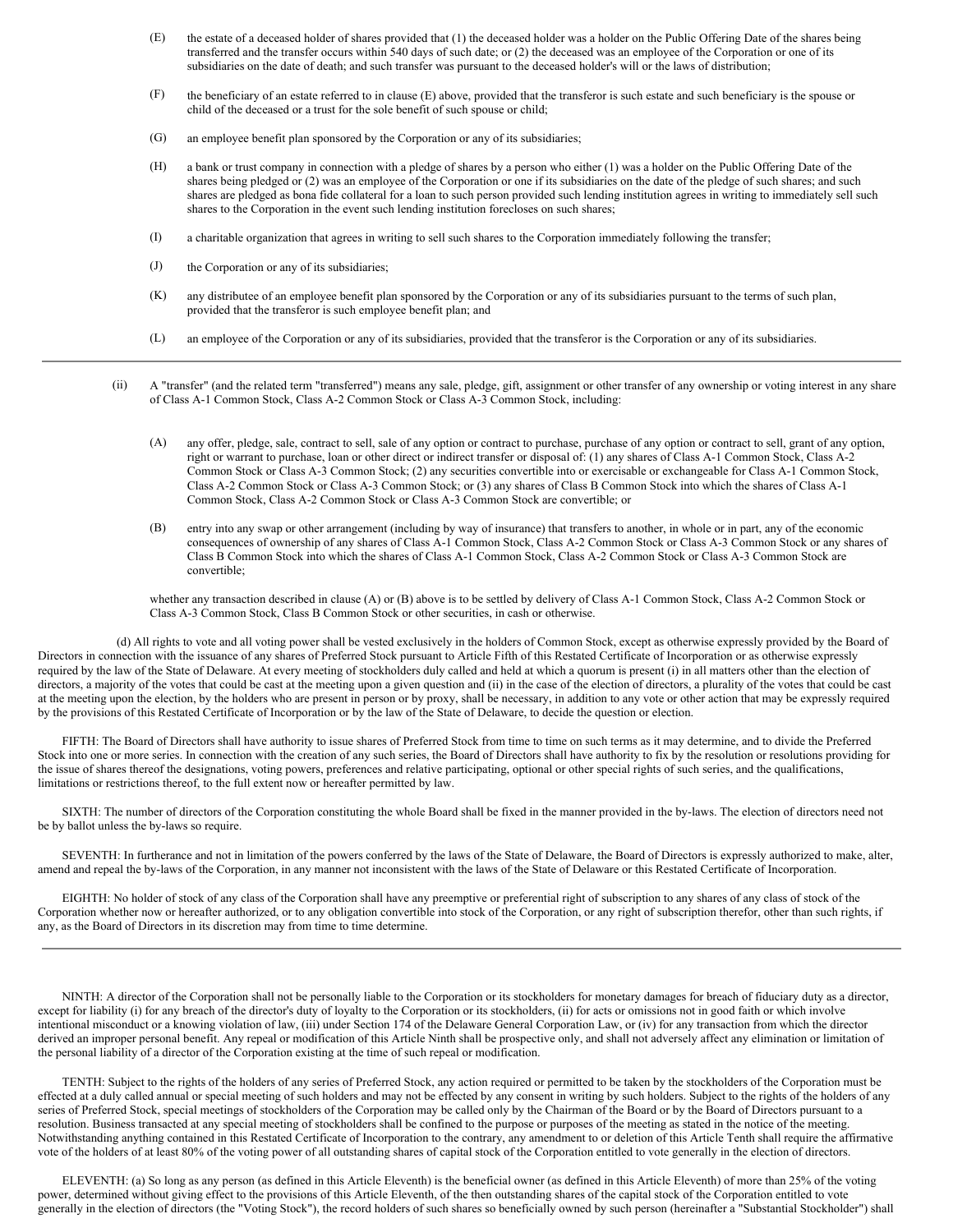have limited voting rights on any matter requiring their vote or consent as set forth in this Article Eleventh; *provided*, *however*, that the voting restrictions of this Article Eleventh shall not apply to any employee benefit plan of the Corporation or any Subsidiary, any person holding Voting Stock for or pursuant to the terms of such plan or to any person who is a fiduciary, participant, beneficiary or alternate payee under the terms of such plan, and such plan or person shall not be deemed to be a Substantial Stockholder as defined herein with respect to such shares held pursuant to such plan. With respect to each vote in excess of 25% of the voting power of the then outstanding shares of Voting Stock which such record holders would be entitled to cast without giving effect to this Article Eleventh, the record holders in the aggregate shall be entitled to cast only 1/100 of a vote and the aggregate voting power of such record holders, so limited, for all shares of Voting Stock beneficially owned by the Substantial Stockholder shall be allocated proportionately among such record holders. For each such record holder, this allocation shall be accomplished by multiplying the aggregate voting power, as so limited, of the outstanding shares of Voting Stock beneficially owned by the Substantial Stockholder by a fraction whose numerator is the number of votes represented by the shares of Voting Stock owned of record by such record holder (and which are beneficially owned by the Substantial Stockholder) and whose denominator is the total number of votes represented by the shares of Voting Stock beneficially owned by the Substantial Stockholder, in each case before giving effect to the limitation on voting power provided by this Article Eleventh. A person who is a record holder of shares of Voting Stock that are beneficially owned simultaneously by more than one person shall have, with respect to such shares, the right to cast the least number of votes that such person would be entitled to cast under this Article Eleventh by virtue of such shares being so beneficially owned by any of such persons.

(b) The Board of Directors shall have the power to construe and apply the provisions of this Article Eleventh and to make all determinations necessary or desirable to implement such provisions, including but not limited to matters with respect to (i) the number of shares of Voting Stock beneficially owned by any person, (ii) whether a person is an Affiliate or Associate of another, (iii) whether a person has an agreement, arrangement or understanding with another as to the matters referred to in the definition of beneficial ownership, (iv) the application of any other definition or

operative provision of this Article Eleventh to the given facts or (v) any other matter relating to the applicability or effect of this Article Eleventh.

(c) The Board of Directors shall have the right to demand that any person who after reasonable inquiry is believed to be a Substantial Stockholder supply the Corporation with complete information as to (i) the record holder(s) of all shares beneficially owned by such person who is so believed to be a Substantial Stockholder, (ii) the number of, and class or series of, shares beneficially owned by such person who is so believed to be a Substantial Stockholder and held of record by each record holder and the number(s) of the stock certificate(s) evidencing such shares and (iii) any other factual matter relating to the applicability or effect of this Article Eleventh, as may reasonably be requested of such person. Such person shall furnish such information within ten days after the receipt of such demand. If the Board of Directors reasonably believes the shares of Voting Stock held of record by any person or represented by a proxy holder are beneficially owned by a Substantial Stockholder, it may demand that the record holder of such shares, or the proxy holder thereof, provide to the Corporation a list of (i) names and addresses of the beneficial owners of all shares of Voting Stock held by such record holder or represented by such proxy holder; (ii) the number of, and class or series of, shares of Voting Stock held by such record holder or represented by such record holder or represented by such proxy holder on behalf of each beneficial owner and (iii) any other factual matter relating to the applicability or effect of this Article Eleventh. Such record holder or proxy holder shall furnish such information within ten days (or such longer period as is required by law or regulation) after the receipt of such demand; provided, however, that any such request shall be made in accordance with the requirements of applicable law and regulation. If as of the date of any stockholder vote or consent, a demand made pursuant to this paragraph has not been timely responded to, the Corporation, to the extent permitted by law, shall treat such votes as are reasonably believed by the Board of Directors to have been cast with respect to the shares of Voting Stock beneficially owned by a Substantial Stockholder as subject to the limitation provided by this Article Eleventh.

(d) Except as otherwise provided by law or expressly provided in this paragraph (d), the presence, in person or by proxy, of the holders of record of shares of capital stock of the Corporation entitling the holders thereof to cast a majority of the votes (after giving effect, if applicable, to the provisions of this Article Eleventh) entitled to be cast by the holders of shares of capital stock of the Corporation entitled to vote shall constitute a quorum at all meetings of the stockholders, and every reference in this Restated Certificate of Incorporation to a majority or other proportion of capital stock (or the holders thereof) for the purposes of determining any quorum requirement or any requirement for stockholder consent or approval shall be deemed to refer to such majority or other proportion of the votes (or the holders thereof) then entitled to be cast in respect of such capital stock.

(e) Any construction, application or determination made by the Board of Directors pursuant to this Article Eleventh in good faith and on the basis of such information and assistance as was then reasonably available for such purpose shall be conclusive and binding upon the Corporation and its stockholders including any Substantial Stockholder.

(f) Nothing contained in this Article Eleventh shall be construed to relieve any Substantial Stockholder from any fiduciary obligation imposed by law.

(g) Notwithstanding any other provisions of this Restated Certificate of Incorporation or any provision of law which might otherwise permit a lesser vote or no vote, but in addition to any affirmative vote of the holders of any particular class or series of the capital stock required by law, this Restated Certificate of Incorporation or any resolution of the Board of Directors referred to in Article Fifth, the affirmative vote of the holders of at least 80% of the voting power of all of the then-outstanding shares of the Voting Stock (after giving effect to the provisions of paragraph (a) of this Article Eleventh), voting together as a single class, shall be required to alter, amend or repeal this Article Eleventh.

(h) In the event any provision (or portion thereof) of this Article Eleventh shall be found to be invalid, prohibited or unenforceable for any reason, the remaining provisions (or portions

thereof) of this Article Eleventh shall remain in full force and effect, and shall be construed as if such invalid, prohibited or unenforceable provision had been stricken herefrom or otherwise rendered inapplicable, it being the intent of this Corporation and its stockholders that each such remaining provision (or portion thereof) of this Article Eleventh remain, to the fullest extent permitted by law, applicable and enforceable as to all stockholders, including any Substantial Stockholder, notwithstanding any such finding.

(i) For the purposes of this Article Eleventh:

- (1) A "person" means any individual, limited partnership, general partnership, corporation or other firm or entity.
- (2) Except as expressly provided by this Article Eleventh, a person shall be a "beneficial owner" of all of the outstanding shares of Voting Stock, other than shares held in the Corporation's treasury:
	- (i) which such person or any of its Affiliates or Associates (as hereinafter defined) beneficially owns, directly or indirectly; or
	- (ii) which such person or any of its Affiliates or Associates has (A) the right to acquire (whether such right is exercisable immediately or only after the passage of time), pursuant to any agreement, arrangement or understanding or upon the exercise of conversion rights, exchange rights, warrants or options or otherwise or (B) the right to vote pursuant to any agreement, arrangement or understanding (but shall not be deemed to be the beneficial owner of any shares of Voting Stock solely by reason of a revocable proxy granted for a particular meeting of stockholders, pursuant to a public solicitation of proxies for such meeting, and with respect to which shares neither such person nor any such Affiliate or Associate is otherwise deemed the beneficial owner); and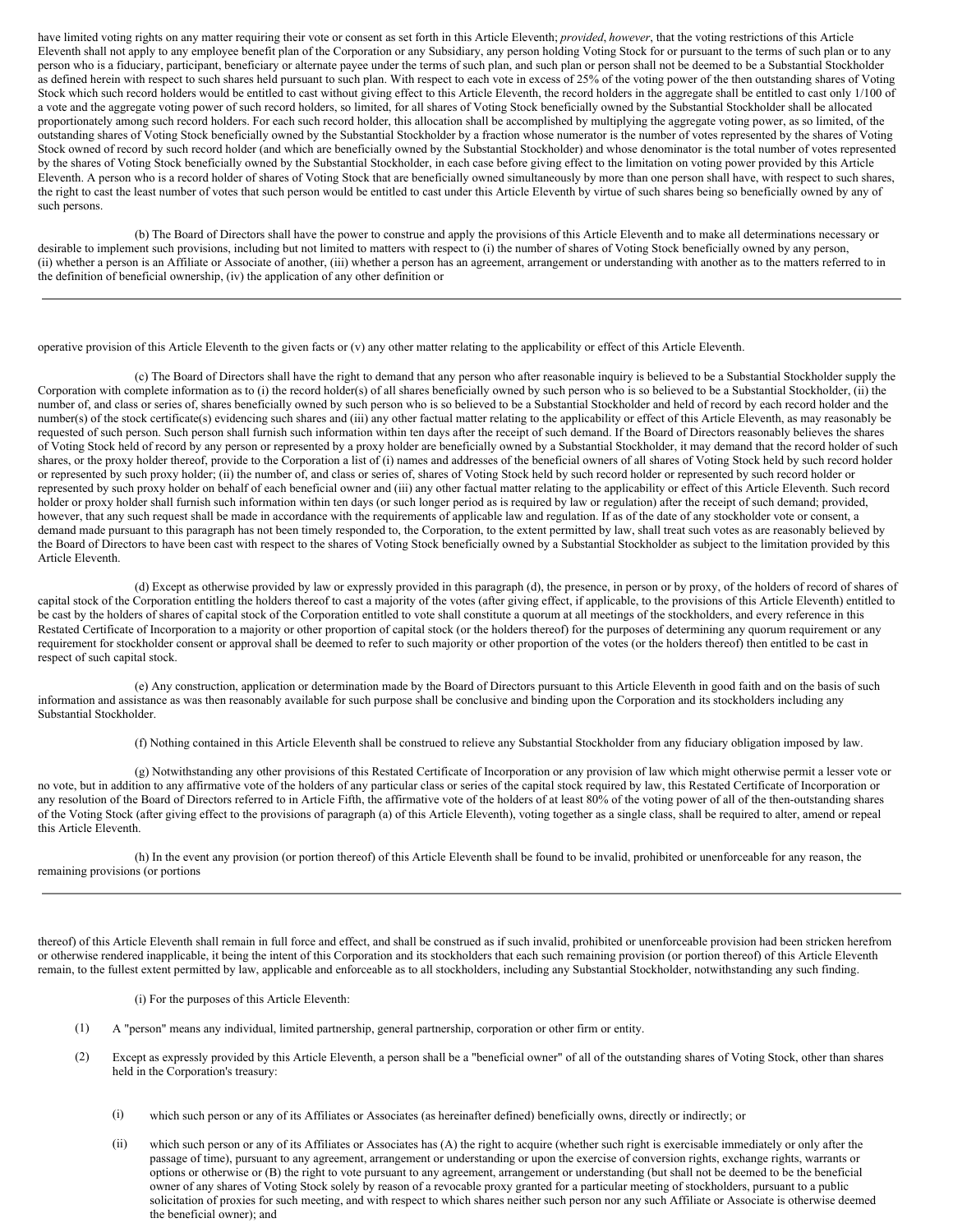(iii) which are beneficially owned, directly or indirectly, by any other person with which such person or any of its Affiliates or Associates has any agreement, arrangement or understanding for the purpose of acquiring, holding, voting or disposing of any shares of Voting Stock.

Notwithstanding the foregoing: (x) no director, officer or employee of the Corporation or any Subsidiary (nor any Affiliate or Associate of any such director, officer or employee) shall, solely by reason of his capacity as such or by reason of the Board of Director's determination to oppose any proxy solicitation or any other offer or attempt to cause a change in control of the Corporation or the public disclosure of such determination by the Board of Directors, be deemed, for any purpose hereof, to be the beneficial owner of any Voting Stock beneficially owned by any other director, officer or employee (or any Affiliate or Associate thereof); (y) no director, trustee or officer of The Annie E. Casey Foundation, Inc. or any corporate successor thereto (the "Foundation") shall be deemed for any purpose hereof to be the beneficial owner of shares of Voting Stock beneficially owned by the Foundation, nor shall the Foundation be deemed for any purposes hereof to be the beneficial owner of any Voting Stock beneficially owned by its directors, trustees or officers; and (z) in the case of any employee stock ownership or similar employee benefit plan of the Corporation or of any Subsidiary, no such plan nor any trustee or any member of an administrative committee or other representative with respect thereto (nor any Affiliate or Associate of such trustee or other representative), solely by reason of such capacity of such trustee or other representative shall be deemed, for any purposes hereof, to beneficially own any shares of Voting Stock held under any such plan.

- (3) "Affiliate" or "Associate" shall have the respective meanings ascribed to such terms in Rule 12b-2 of the General Rules and Regulations under the Securities Exchange Act of 1934, as in effect on the date of this Restated Certificate of Incorporation.
- (4) "Subsidiary" means any corporation of which a majority of any class of equity security is owned, directly or indirectly, by the Corporation.

TWELFTH: Subject to the provisions hereof, the Corporation reserves the right to amend, alter, change or repeal any provision contained in this Restated Certificate of Incorporation, in the manner now or hereafter prescribed by statute, and all rights conferred upon stockholders herein are granted subject to this reservation.

IN WITNESS WHEREOF, this Restated Certificate of Incorporation, which restates and integrates and further amends the provisions of the Certificate of Incorporation of this Corporation, and which has been duly adopted in accordance with Sections 242 and 245 of the Delaware General Corporation Law, has been executed by a duly authorized officer on this 15<sup>th</sup> day of November, 1999.

\* \* \*

UNITED PARCEL SERVICE, INC.

By: /s/ JAMES P. KELLY

James P. Kelly *Chairman and Chief Executive Of icer*

<span id="page-21-0"></span>QuickLinks

CERTIFICATE OF AMENDMENT OF RESTATED CERTIFICATE OF [INCORPORATION](#page-16-0) RESTATED CERTIFICATE OF [INCORPORATION](#page-16-1) OF UNITED PARCEL SERVICE, INC. (ORIGINALLY INCORPORATED ON JULY 15, 1999)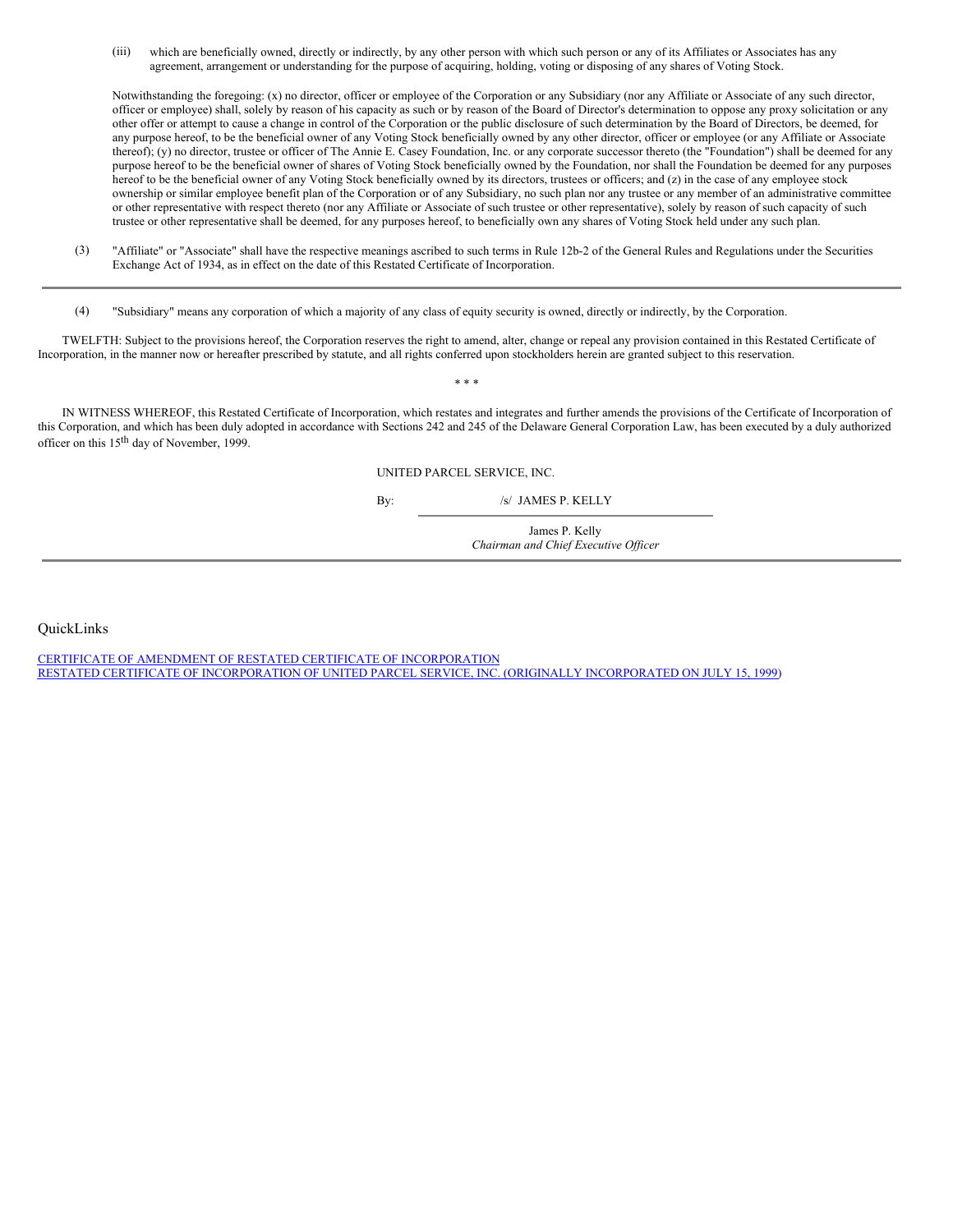#### <span id="page-22-1"></span>**CERTIFICATION PURSUANT TO 18 U.S.C. SECTION 1350, AS ADOPTED PURSUANT TO SECTION 906 OF THE SARBANES-OXLEY ACT OF 2002**

Pursuant to Section 906 of the Sarbanes-Oxley Act of 2002 and in connection with the Quarterly Report on Form 10-Q of United Parcel Service, Inc. (the "Corporation") for the period ended June 30, 2002, as filed with the Securities and Exchange Commission on the date hereof (the "Report"), the undersigned, the Chairman of the Board and Chief Executive Officer of the Corporation, certifies that:

- (1) The Report fully complies with the requirements of Section 13(a) or 15(d) of the Securities Exchange Act of 1934; and
- (2) The information contained in the Report fairly presents, in all material respects, the financial condition and results of operations of the Corporation.

/s/ Michael L. Eskew

Michael L. Eskew Chairman and Chief Executive Officer August 14, 2002

<span id="page-22-0"></span>QuickLinks

CERTIFICATION PURSUANT TO 18 U.S.C. SECTION 1350, AS ADOPTED PURSUANT TO SECTION 906 OF THE [SARBANES-OXLEY](#page-22-1) ACT OF 2002